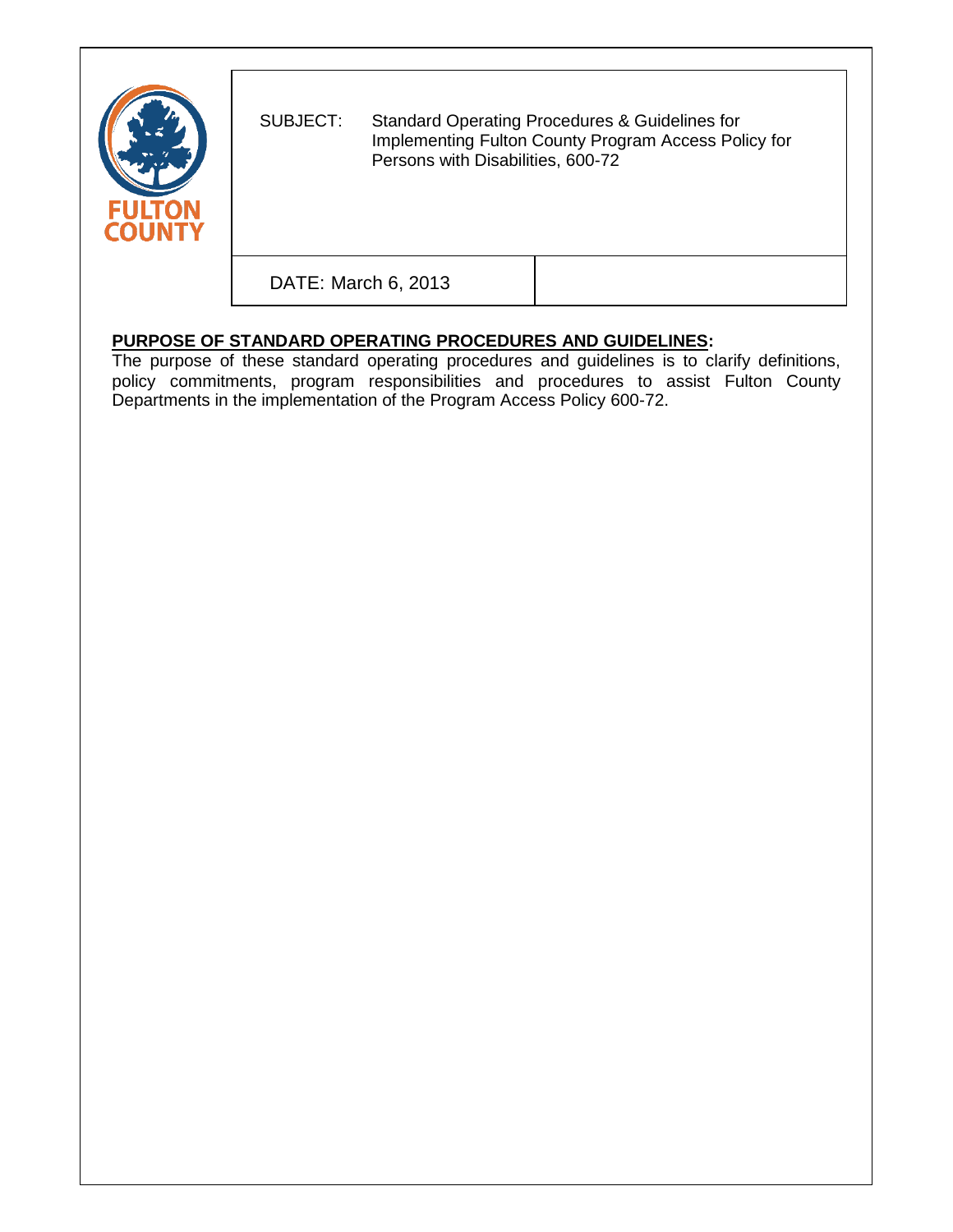#### **DEFINITIONS FOR IMPLEMENTING FULTON COUNTY PROGRAM ACCESS POLICY FOR PERSONS WITH DISABILITIES**

#### **Summary**

For the purpose of this policy and procedure the terms contained herein have the following meaning ascribed to them:

#### **Section 504 of the Rehabilitation Act of 1973**

Broader than any disability law that came before it, Section 504 of the Rehabilitation Act made it illegal for the federal government, federal contractors, and any entity *receiving federal financial assistance* to discriminate on the basis of disability.

# **Americans with Disabilities Act (ADA) of 1990**

The ADA is a wide-ranging [civil rights](http://en.wikipedia.org/wiki/Civil_rights) law that prohibits [discrimination](http://en.wikipedia.org/wiki/Discrimination) based on [disability.](http://en.wikipedia.org/wiki/Disability) It affords similar protections against discrimination to [Americans with disabilities](http://en.wikipedia.org/wiki/Americans_with_disabilities) as the [Civil](http://en.wikipedia.org/wiki/Civil_Rights_Act_of_1964)  [Rights Act of 1964,](http://en.wikipedia.org/wiki/Civil_Rights_Act_of_1964) which made discrimination based on [race,](http://en.wikipedia.org/wiki/Race_(classification_of_human_beings)) [religion,](http://en.wikipedia.org/wiki/Religion) [sex,](http://en.wikipedia.org/wiki/Gender) national origin, and other characteristics illegal. It guarantees equal opportunity for individuals with disabilities in,

- Title I Employment
- Title II State and local government services "public entities" (state and local governments) and the programs, services, and activities they deliver and transportation
- Title III Public Accommodations
- Title IV Telecommunications
- Title V Miscellaneous

While the ADA has five separate titles, Title II is the section specifically applicable to "public entities" (state and local governments) and the programs, services, and activities they deliver. The Department of Justice ("DOJ" or the "Department"), through its Civil Rights Division, is the key agency responsible for enforcing Title II and for coordinating other federal agencies' enforcement activities under Title II.

#### **Title II of the ADA**

The cornerstone of Title II of the ADA is this: no qualified person with a disability may be excluded from participating in, or denied the benefits of, the programs, services, and activities *provided by state and local governments* because of a disability.

#### **Title III of the ADA**

Under Title III, no individual may be discriminated against on the basis of disability with regards to the full and equal [enjoyment](http://en.wikipedia.org/wiki/Enjoyment) of the goods, services, facilities, or accommodations of any place of *public accommodation* by any person who owns, leases (or leases to), or operates a place of *public accommodation*.

"Public accommodations" include most places of lodging (such as inns and hotels), recreation, transportation, education, and dining, along with stores, care providers, and places of public displays, among other things.

#### **ADA Amendments Act (ADAAA)**

The ADA Amendments Act of 2008 (the Amendments Act) was signed into law by President George W. Bush on September 25, 2008, with a statutory effective date of January 1, 2009. Pursuant to the Amendments Act, the definition of disability under the ADA, 42 U.S.C. 12101, *et seq.,* shall be construed in favor of *broad coverage* to the maximum extent permitted by the terms of the ADA as amended, and the determination of whether an individual has a disability should not demand extensive analysis.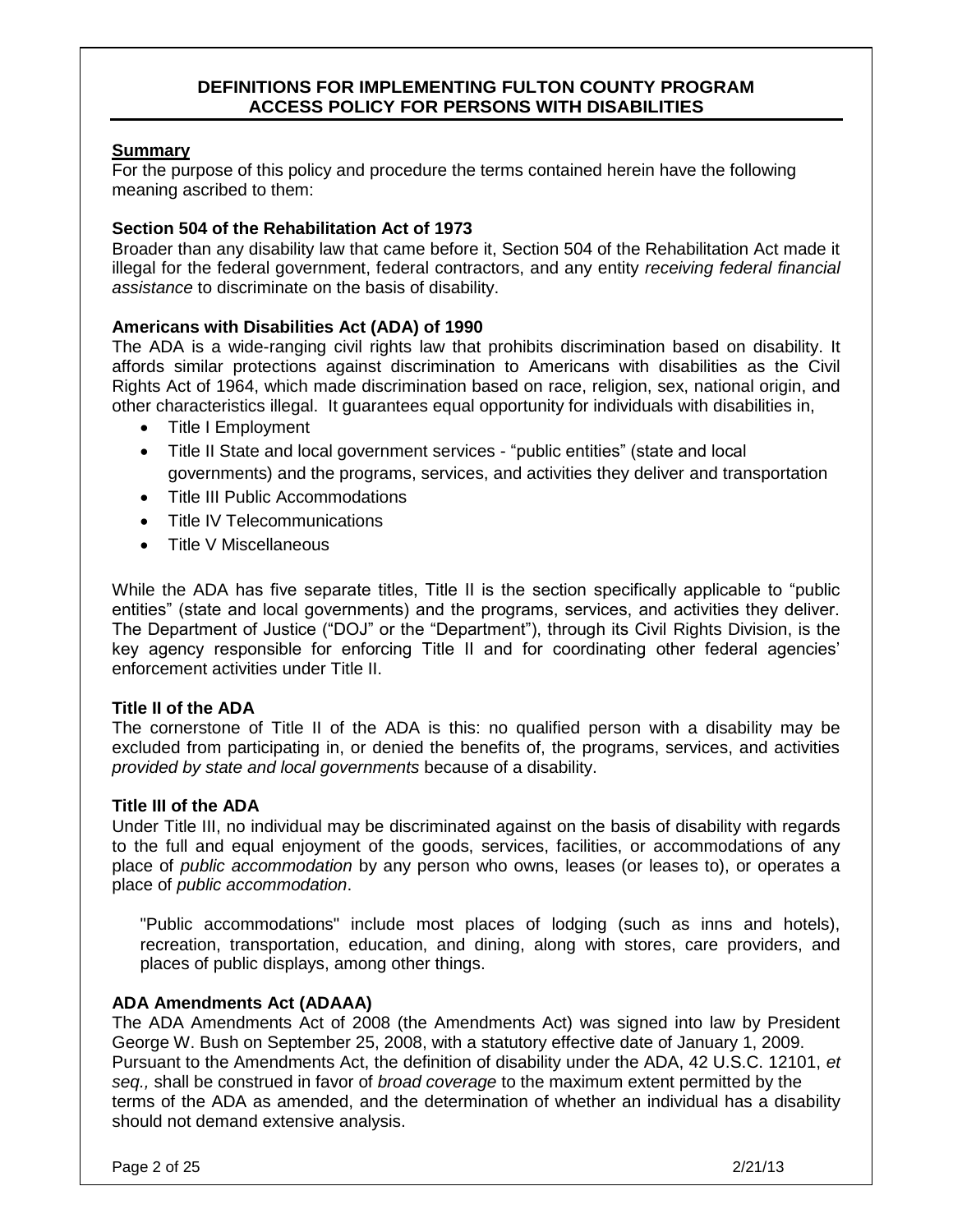# **(The) ADA Standards for Accessible Design (the ADA Standards)**

The ADA Standards for Accessible Design, or the "ADA Standards," refer to the requirements necessary to make a building or other facility architecturally (physically) accessible to people with disabilities.

# **ADA/SEP Liaisons**

Individuals designated by Appointing Authorities who have the primary responsibility for coordinating and ensuring department activities related to the accurate and timely completion of ADA self-evaluation surveys and physical site inspections.

# **Auxiliary Aids and Services**

Devices, services and other methods used to ensure effective communication with people with disabilities. They may include sign language and oral interpreters, note-takers, assistive listening devices, captioning, TTYs, readers, Braille materials and large-print materials.

Persons with disabilities should have the opportunity to request an auxiliary aid, and you should give 'primary consideration' to the aid requested. Primary consideration means that the aid requested should be supplied unless: (1) you can show that there is an equally effective way to communicate; or (2) the aid requested would fundamentally alter the nature of the program, service, or activity.

# **CART (Communication Access Real-time Translation or Computer-Assisted Real Time Captioning)**

A word-by-word translation of spoken English onto a laptop or notebook computer by use of real-time software and a steno machine. CART is similar to captioning but displayed on a laptop or screen simultaneously with the spoken work and can be used in such settings as meetings or performances.

# **Corrective Action Plan for Program Access**

A written department plan which details specific actions that must be completed in order to meet requirements of this policy as it relates to programs, services and activities provided by Fulton County. This plan also includes timelines for completion.

# **Denial**

A public accommodation is required to provide auxiliary aids and services that are necessary to ensure equal access to the goods, services, facilities, privileges, or accommodations that it offers, unless an undue burden or a fundamental alteration would result.

# **Department Transition Plan for Physical Facilities**

A written plan which outlines/identifies physical barriers and a schedule of activities to remove those barriers and improve program accessibility. A Department Transition Plan (DTP) must contain:

- 1. a list of physical barriers that limit accessibility to County programs, activities or services;
- 2. a detailed outline of the methods which will be used to remove the barriers and make the facility more accessible;
- 3. the schedule for taking the necessary steps to achieve improved compliance (if the time period is longer than one year, interim steps should be identified); and
- 4. the name of the management staff responsible for the plan's implementation.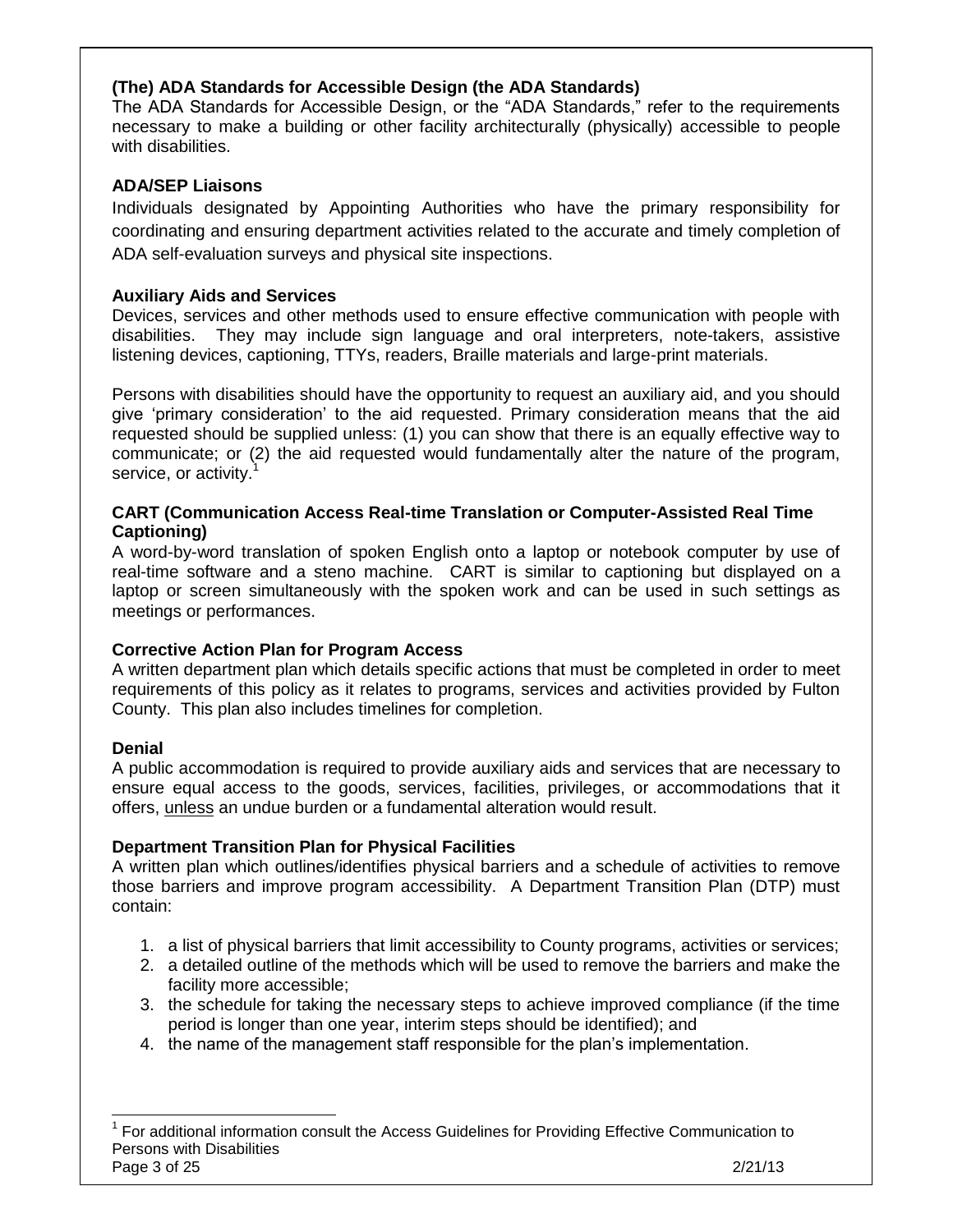# **Direct Threat**

Direct threat means a significant risk to the health or safety of others that cannot be eliminated by a modification of policies, practices or procedures or, by the provision of auxiliary aids or services as provided.

# **Disability**

The ADA defines disability as a mental or physical impairment that substantially limits one or more major life activities. ADA protection extends not only to individuals who currently have a disability, but to those with a record of a mental or physical impairment that substantially limits one or more major life activities, or who are perceived or regarded as having a mental or physical impairment that substantially limits one or more major life activities.

# **Disability Compliance Liaisons**

Individuals designated by Department Directors who have primary responsibility for assisting the OEEODA in the implementation of this policy within their respective organizations. $2$ 

#### **Effective Communication**

Under Title II of the ADA, all state and local governments are required to take steps to ensure that their communications with people with disabilities are as effective as communications with others. This requirement is referred to as "effective communication" and it is required except where a state or local government can show that providing effective communication would fundamentally alter the nature of the service or program in question or would result in an undue financial and administrative burden.

#### **Facility**

Facility means all or any portion of buildings, structures, sites, complexes, equipment, rolling stock or other conveyances, roads, walks, passageways, parking lots, or other real or personal property, including the site where the building, property, structure, or equipment is located.

#### **Fundamental Alteration**

A *fundamental alteration* is a change to such a degree that the original program, service, or activity is no longer the same. For example, a Communications Shift Operations Manager in the Communications Division of Emergency Services 911 works in a 24 hour, 7 day a week operation and performs shift work as required, including holidays and weekends. If the incumbent requests a modification to his/her schedule such that the employee is only able to work from 9:00am to 5:30pm Monday through Friday, the request would require a fundamental alteration to the Emergency Services 911 program, since the Communications Division operates 24 hours a day, 7 days a week. The County would not be required to provide such a fundamental alteration to the Department program.

#### **Impairment**

A *physical* impairment is a physiological disorder or condition, cosmetic disfigurement or anatomical loss impacting one or more body systems. Examples of body systems include neurological, musculoskeletal (the system of muscles and bones), respiratory, cardiovascular, digestive, lymphatic and endocrine.

A *mental* impairment is a mental or psychological disorder. Examples include mental retardation, emotional or mental illness, and organic brain syndrome.

Page 4 of 25 2/21/13 <sup>2</sup> For additional information consult the Access Guidelines Regarding County Department Implementation **Responsibilities**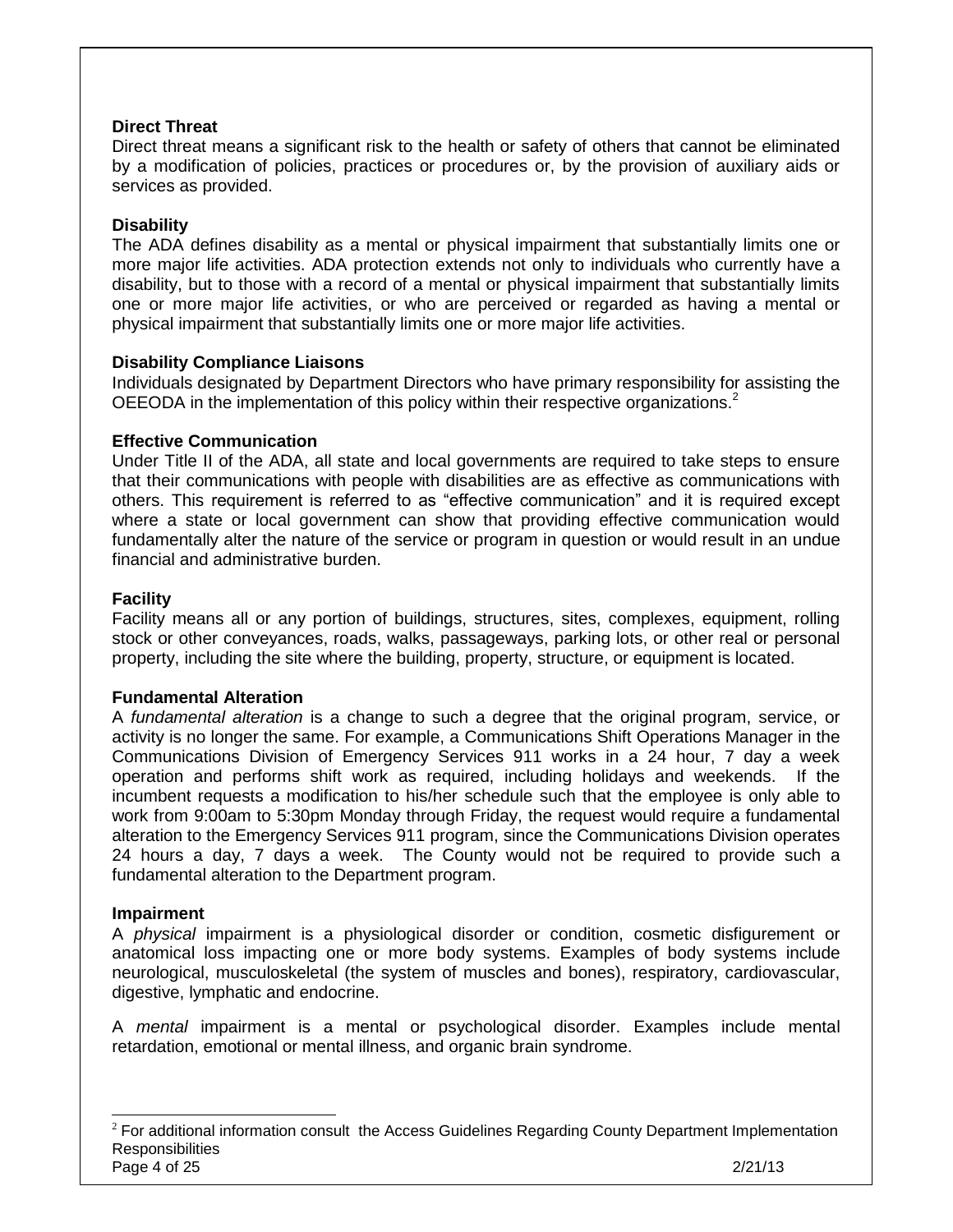#### **Integrated Setting**

One of the main goals of the ADA is to provide people with disabilities the opportunity to participate in the mainstream of American society. Commonly known as the "integration mandate," public entities must make their programs, services, and activities accessible to qualified people with disabilities in the most integrated way appropriate to their needs.

Separate or special activities are permitted under Title II of the ADA to ensure that people with disabilities receive an equal opportunity to benefit from your government's programs, services, or activities. However, even if a separate program is offered to people with disabilities or people with one kind of disability, a public entity cannot deny a person with a disability access to the regular program. Under the ADA, people with disabilities get to decide which program they want to participate in, even if the public entity does not think the individual will benefit from the regular program.

#### **Major Life Activity**

A major life activity is an activity that is central to daily life. According to the Department's regulations, major life activities include walking, seeing, hearing, breathing, caring for oneself, sitting, standing, lifting, learning, thinking, working, and performing manual tasks that are central to daily life. This is not a complete list.

An impairment "substantially limits" a major life activity if the person cannot perform a major life activity the way an average person in the general population can, or is significantly restricted in the condition, manner or duration of doing so. An impairment is "substantially limiting" under the ADA if the limitation is "severe," "significant," "considerable," or "to a large degree." The ADA protects people with serious, long-term conditions. It does not protect people with minor, shortterm conditions.

#### **Other Power-Driven Mobility Device (OPDMD)**

Other power-driven mobility device means any mobility device powered by batteries, fuel, or other engines – whether or not designed primarily for use by individuals with mobility disabilities – that is used by individuals with mobility disabilities for the purpose of locomotion, including but not limited to, devices such as Segways and golf carts.

#### **Programs, Services, and Activities**

Public entities may provide a wide range of programs, services, and activities. Police, fire, corrections, and courts are *services* offered by public entities. Administrative duties such as tax assessment or tax collection are services.

A "program' is defined as an activity or series of activities through which a department offers services, advantages, opportunities, or benefits to the public or specific groups who are eligible for the services.

# **Public Entity**

*Public entity* means –

- 1) any state or local government;
- 2) any department, agency, special purpose district, or other instrumentality of a State or States or local government; and
- 3) the National Railroad Passenger Corporation, and any commuter authority as defined in section 103(8) of the Rail Passenger Service Act.

# **Qualified Person with a Disability**

A "qualified individual with a disability" is someone who meets the essential eligibility requirements for a program, service or activity **with or without** (1) reasonable modifications to rules, policies, or procedures; (2) removal of physical and communication barriers; and (3) providing auxiliary aids or services for effective communications.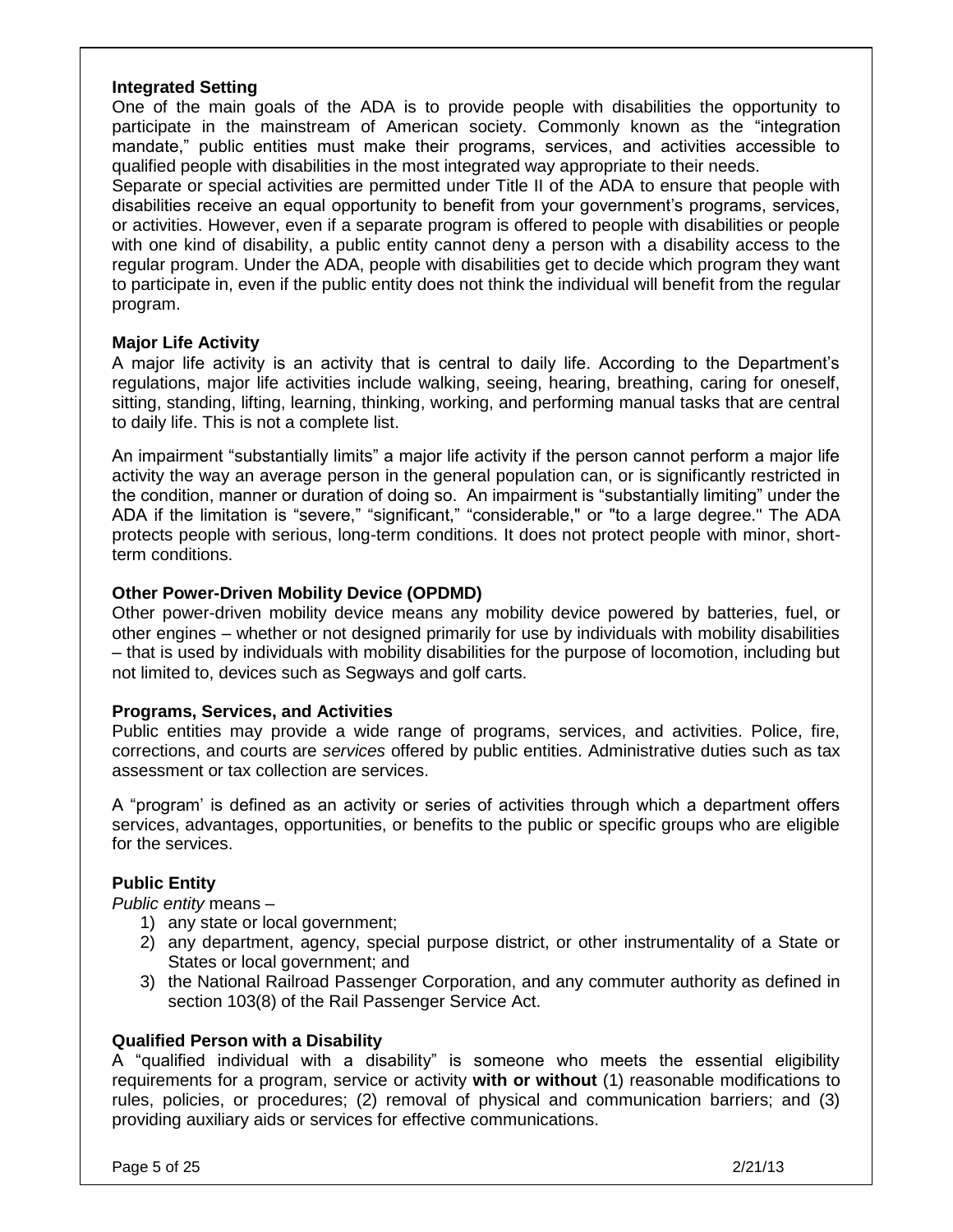1) *Essential eligibility requirements* can include minimum age limits or height requirements (such as the age at which a person can first legally drive a car or height requirements to ride a particular roller coaster at a county fair). Because there are so many different situations, it is hard to define this term other than by examples. In some cases, the only essential eligibility requirement may be the desire to participate in the program, service, or activity.

## **Reasonable Modification**

Public entities must reasonably modify their rules, policies, and procedures to avoid discriminating against people with disabilities. Requiring a driver's license as proof of identity is a policy that would be discriminatory since there are individuals whose disability makes it impossible for them to obtain a driver's license. In that case it would be a reasonable modification to accept another type of government-issued I.D. card as proof of identification.

#### **Self-Evaluation**

A public entity shall, within one year of the effective date of this part, evaluate its current services, policies, and practices, and the effects thereof, that do not or may not meet the requirements of this part and, to the extent modification of any such services, policies, and practices is required, the public entity shall proceed to make the necessary modifications.

#### **Service Animal**

Service animal means any dog that is individually trained to do work or perform tasks for the benefit of an individual with a disability, including a physical, sensory, psychiatric, intellectual, or other mental disability. In determining whether reasonable modifications can be made to allow a service animal into a specific County facility, the following factors shall be considered:

- 1. The type, size, and weight of the service animal and whether the facility can accommodate these features;
- 2. Whether the handler has sufficient control of the service animal;
- 3. Whether the service animal is housebroken; and
- 4. Whether the service animal's presence in a specific facility compromises legitimate safety requirements that are necessary for safe operation.
- 5. Whether the service animal is immunized against rabies and/or other diseases common to that type of animal and its vaccinations are current.
- 6. Whether the service animal is wearing a rabies vaccination tag (the handler may be asked to show the tag on the animal)
- 7. Whether the service animal, if it is a dog, is licensed which is complaint with State law requirements

A public entity may make two inquiries to determine whether an animal qualifies as a service animal. 1) a public entity may ask if the animal is required because of a disability and, 2) what work or task has the animal been trained to perform.

# **Telecommunications Relay Service (TRS) or TTY Calls**

A service that enables people who use TTYs or other telecommunication devices (generally, people who are deaf or hard of hearing or have speech disabilities) to use telephone services by having a third party transmit and translate the call. Also called, RELAY OR RELAY SERVICE

# **TTY**

TTY was the original acronym for Tele-Typewriter. Today these devices are sometimes called TDDs (telecommunication devices for the deaf). A TTY-type machine allows people with hearing or speech disabilities, to communicate over the phone using a keyboard and a viewing screen.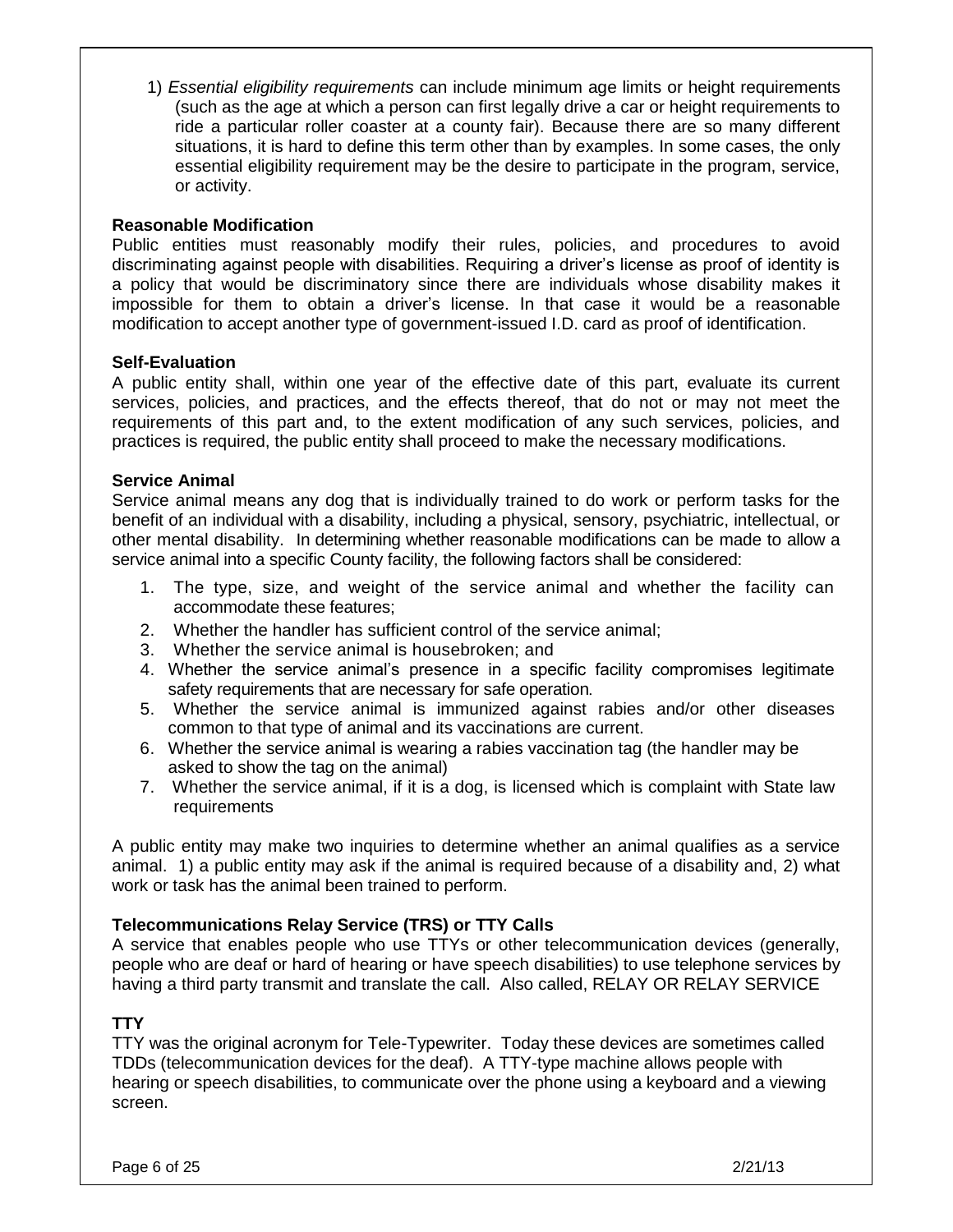# **Video Remote Interpreting (VRI)**

VRI is a means of using an interpreter (e.g. sign language), who is in a location separate from the participants in a communication. The interpreter appears via video on a computer screen or videophone through a computer or videophone connection.

References:

- Excerpts from guide drafted by Irene Bowen, ADA One, LLC, for the Chicago Community Trust
- [http://www.ada.gov/regs2010/titleIII\\_2010/titleIII\\_2010\\_regulations.htm#a104](http://www.ada.gov/regs2010/titleIII_2010/titleIII_2010_regulations.htm#a104)
- ADA Amendments Act of 2008, Power point Presentation, Spring 2011 National ADA **Conference**
- Fulton County Self-Evaluation Plan: ADA Liaison Kick-Off Meeting Power point Presentation, December 5, 2010
- [http://en.wikipedia.org/wiki/Americans\\_with\\_Disabilities\\_Act\\_of\\_1990](http://en.wikipedia.org/wiki/Americans_with_Disabilities_Act_of_1990)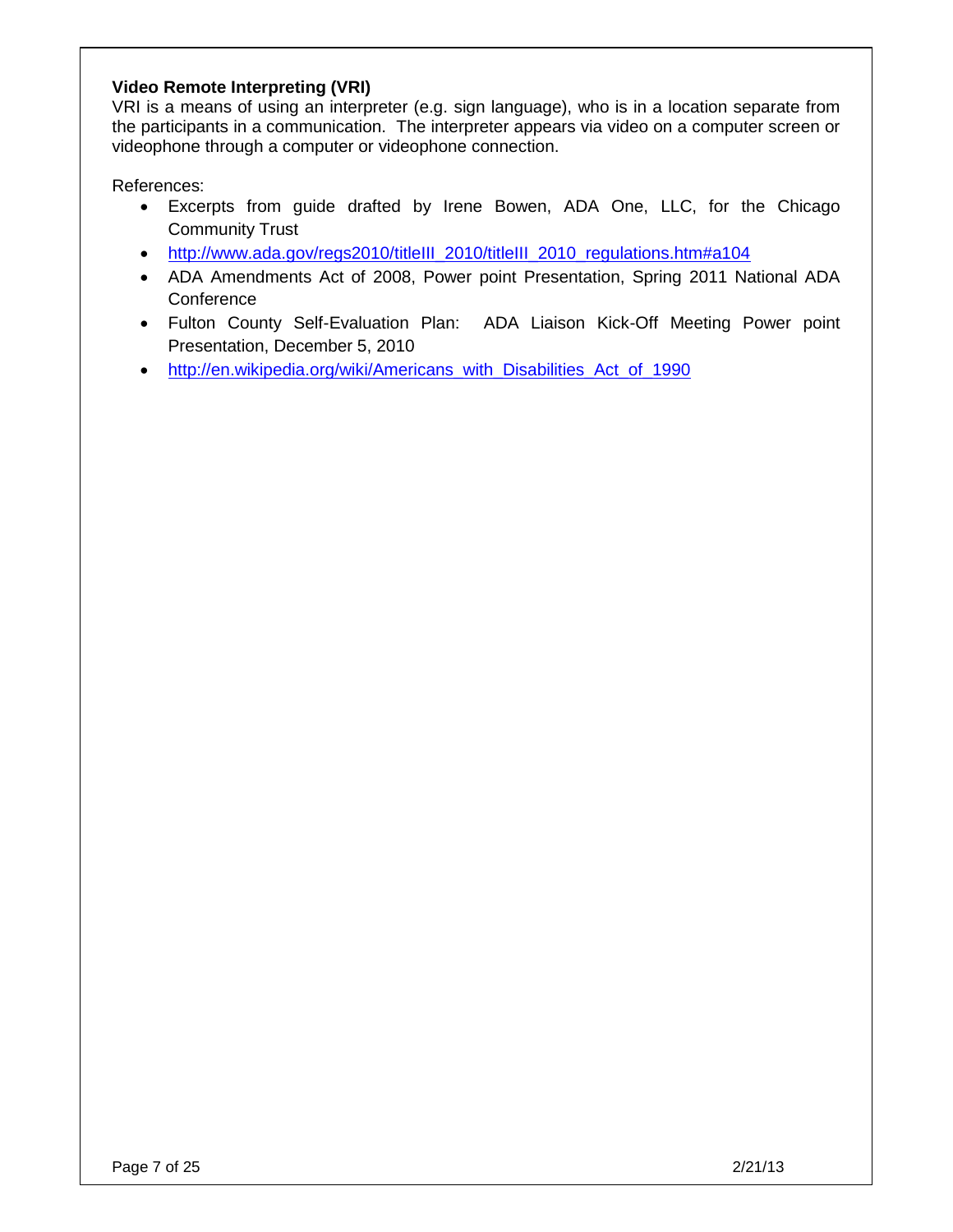## **GUIDELINES FOR ENSURING ACCESS TO COUNTY PHYSICAL FACILITIES AND PROGRAMS FOR PERSONS WITH DISABILITIES**

#### **Summary**

In accordance with Title II of the ADA and its implementing regulations, no qualified individual with a disability shall, on the basis of such disability, be subjected to discrimination or be excluded from participation in, or denied the benefits of the services, programs, activities or physical facilities which Fulton County provides to the public.

#### *A. Physical Facilities*

- To the extent possible, Fulton County will ensure that physical facilities are usable by qualified individuals with disabilities. Where physical facilities cannot be made usable, overall program accessibility must be ensured.
- Physical facilities owned by Fulton County shall comply with the applicable regulations on barrier-free design and physical accessibility.
- The County will seek to lease space that complies with the applicable regulations on barrier-free design and physical accessibility.
- The construction and renovation of County facilities shall comply with applicable regulations on barrier-free design and physical accessibility.
- Public hearings, meetings, trainings, classes, tours and events shall be held in accessible locations in an integrated manner so to ensure that qualified people with disabilities are able to participate fully.

#### *B. Program Access*

- County departments will provide assistance and make available accessible locations for the completion of forms for program eligibility, participation and application.
- Exams and courses will be relocated to accessible locations or provided in an accessible manner
- Qualified people with disabilities shall not be discriminated against in participation on boards, commissions, or on advisory and planning committee
- All Fulton County contractors (including grantees and sub-recipients), except contractors providing tangible goods, shall comply with this policy.
- All Fulton County contracts in which a contractor, other than a government, provides programs, services, or activities to the public shall require the contractor (including grantees and sub-recipients) to comply with this policy and ADA requirements applicable to governments. The contracting Department shall monitor their contracts for compliance with the ADA and Section 504 as appropriate.
- **Fulton County emergency evacuation policies and procedures must include individuals** with disabilities.
- Additional guidance for ensuring compliance with ADA requirements as it relates to providing effective communications to persons with disability, use of mobility devices, and service animals in Fulton County spaces is provided in the guidelines that follow.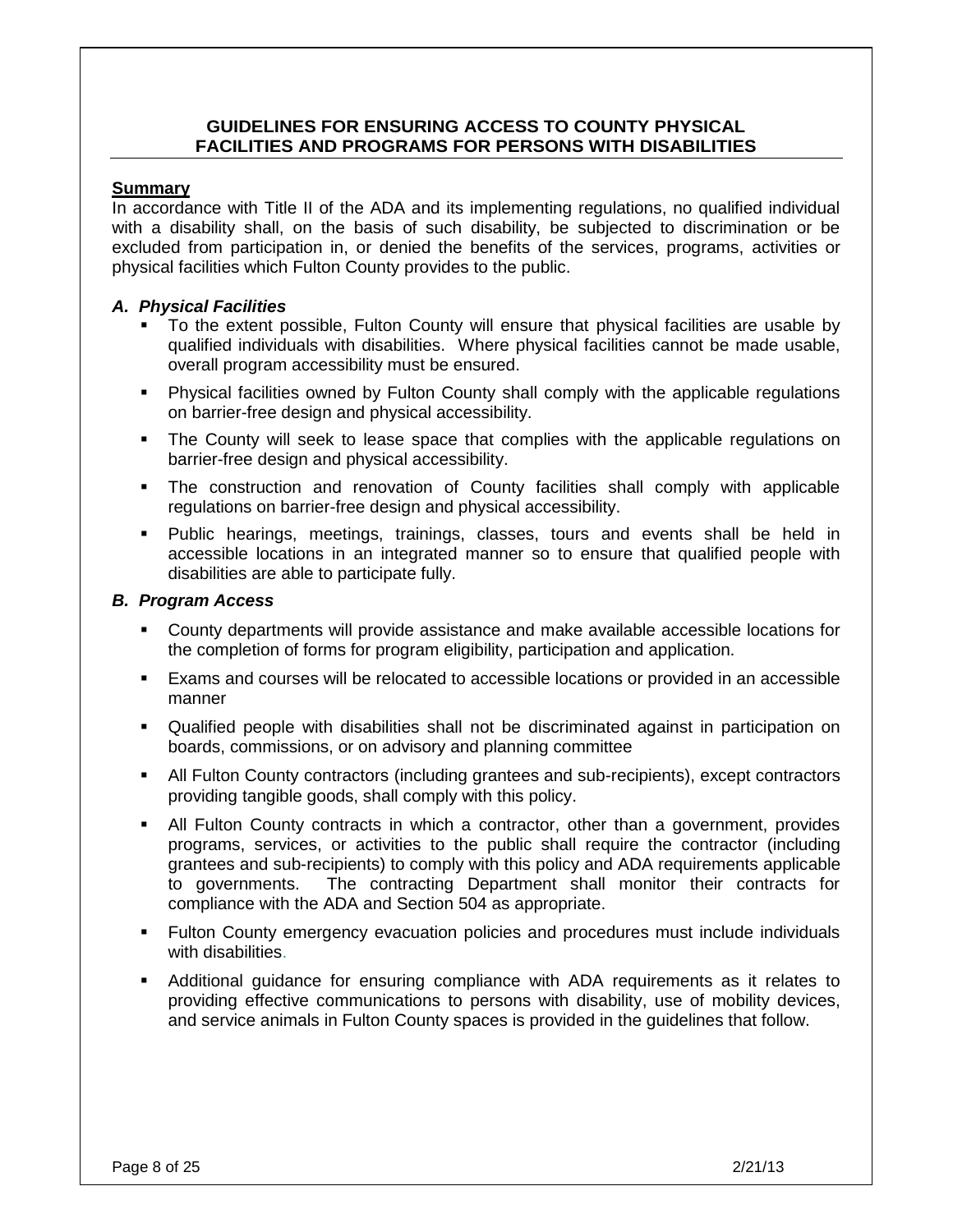## **ACCESS GUIDELINES FOR PROVIDING EFFECTIVE COMMUNICATION TO PERSONS WITH DISABILITIES**

#### **Summary**

The Fulton County Program Access Policy for Persons with Disabilities and the Americans with Disabilities Act (ADA) obligates County government entities to provide effective communications for individuals with disabilities. It is each County department's responsibility to comply with County policy and ADA requirements regarding effective communications. Examples of effective communication might include providing a sign language interpreter for someone who is deaf, an assistive listening device for someone who is hard of hearing, materials in alternate format for someone who is blind, has low vision, or has a learning disability. County departments must ensure that people with effective communication needs know how to make a request for auxiliary aids and/or services.

#### **Procedure**

Communicate with the person who is making the request to better understand what service is required for effective communication. If there is more than one way to provide communication, the County may choose the most convenient method. If it is not the method requested, the County must be able to show that the method chosen is effective. Sometimes effective communication might involve reading a form to a person with a visual impairment or for simple communication might involve writing notes to a person who is deaf.

#### *A. Obtaining a Sign Language Interpreter*

- 1. The County has awarded a sign language interpreting services (SLIS) contract to a vendor, which the Office of Equal Employment Opportunity and Disability Affairs (OEEODA) administers for County departments. County departments requiring SLIS assistance should contact the OEEODA at least 2 business days prior to the service date. To request SLIS services on an "emergency basis," County departments must contact the OEEODA at least 24 hours prior to the service date. When requesting interpreting services all County departments must complete a "Request for Interpreting Service Form" and return it to the OEEODA via fax at (404) 730-7963. Assignments duration of greater than two hours will be covered by two interpreters and billed accordingly.
- 2. Requestors must request confirmation from the OEEODA that the request was received and that an interpreter(s) has been scheduled. The OEEODA will work with the vendor to ensure a qualified RID-certified (National Registry of Interpreters for the Deaf) sign language interpreter is identified for the particular assignment. If an appropriate interpreter is not able to be provided, the OEEODA will advise the requesting department upon notification. The department should contact the person who needs the interpreter to give him/her the opportunity to either reschedule the appointment or event necessitating an interpreter.
- 3. Emergency Services Emergency requests are those for which services are requested with less than 24 hours' notice.
- 4. Minimum Billable Time Sign language interpreter vendors will bill for a minimum assignment duration time of two hours, whether the service request lasts the full two hours or not. Time billed will include travel times and expenses incurred as a result of the service request. All requests for services shall be submitted using the Sign Language Interpreter Request Form, distributed by the Office of Equal Employment Opportunity and Disability Affairs.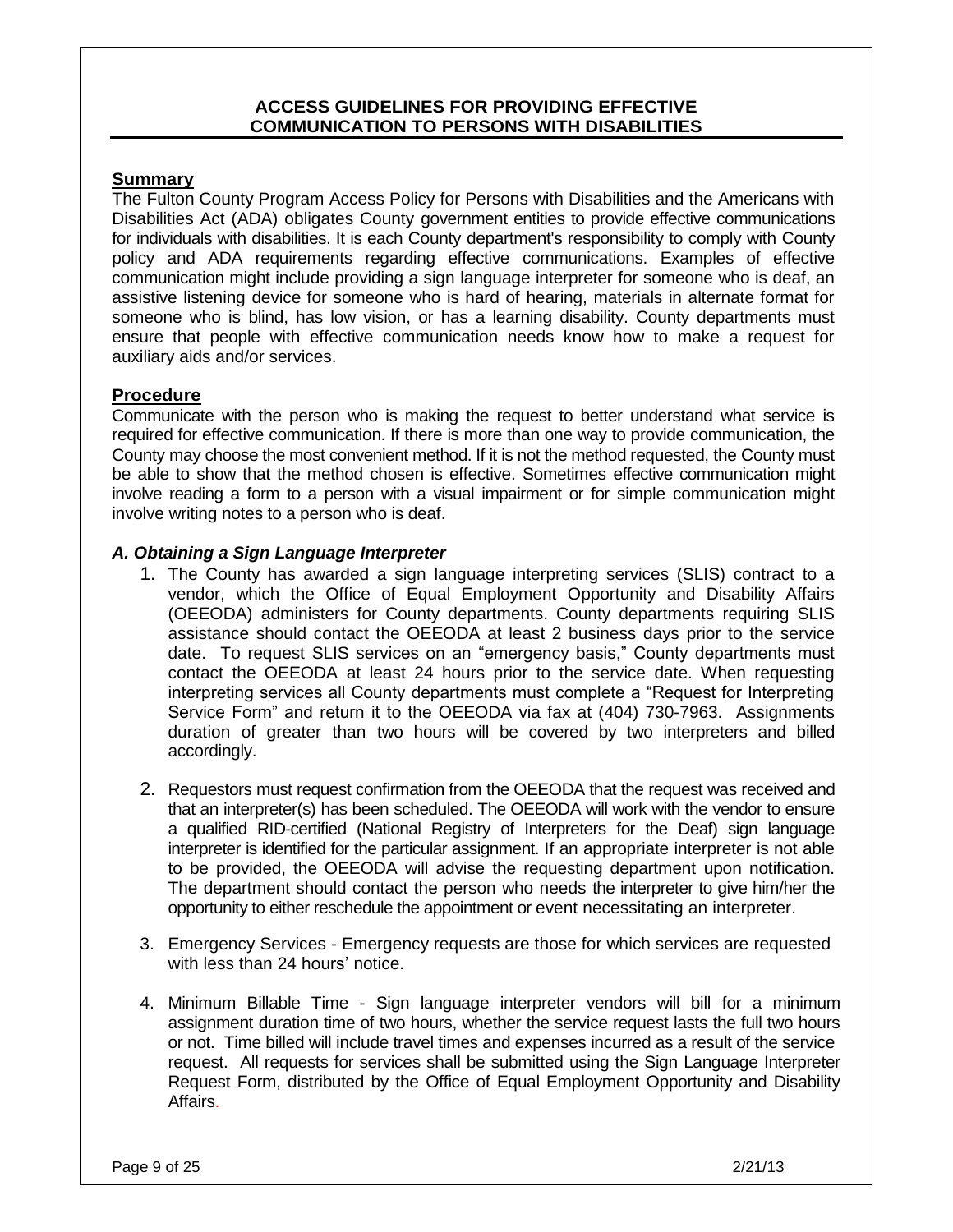5. Cancellations – Occasionally, County departments may need to cancel a pre-scheduled interpreter. The fee guidelines are as follows:

a. Cancellations received greater than 24 hours of the appointment: no fee for scheduled hours will be incurred

b. Cancellations received with less than 24 hours of the appointment: the County will pay 100 percent of the fee for the scheduled hours.

## *B. Obtaining Materials in Alternate Format*

- 1. County departments should always discuss the request for materials in alternate format with the requester to ensure the materials to be provided meet the requester's needs and not assume to know what the person wants. Not all people who are blind read Braille. Many people who are blind or visually impaired prefer to receive materials on audio tape or via email or large font print instead of in Braille. However, if departments need written materials converted into Braille format, staff should contact the Office Equal Employment Opportunity and Disability Affairs to identify a registered vendor at least 5 business days prior to the date upon which the Braille documents are required. Departments must pay for Braille transcriptions on behalf of their clients.
- 2. Some people with visual impairments can be accommodated by documents printed in large print. Often large print materials can be created on a photocopier using the enlargement function and larger paper to maintaining formatting and page numbers. Standard font size for large print documents is 18 point and a simple san serif font style like Arial or Verdana. Black ink on white paper or other strongly contrasting color combination should be used. The large print document should retain the original page numbering so that both visually impaired and sighted users can easily review and discuss a document together. Documents printed with legal or contractual content should be reviewed by a manager to ensure the intent of the content was not altered as a result of large font print format.

# *C. Communicating with People Who Are Deaf, Hard of Hearing or Speech-Impaired*

- 1. People who are deaf, hard of hearing or speech-impaired have traditionally used TTY machines (telecommunications devices for the deaf) to communicate via telephone. A TTY is a special device that allows users to type and read text messages. A TTY is required at both ends of the conversation in order to communicate. A TTY user can have a conversation with someone who does not have a TTY by using the Georgia Relay Service as an intermediary. Relay services such as the Georgia Relay Service provides *an equally effective means of communication,* as a TTY-type device.
- 2. Personal data devices, email and text messaging have largely replaced the use of TTYs. So that the County may appropriately accommodate people with communications impairments, each department must have at least one email address that is widely available via website and publications so that people with disabilities may contact departments to request accommodations or information. The email address can be a generic address for general communications to the department or can be an email address belonging to a particular individual. Staff should be trained to use the Georgia Relay Service and be available but this should not be considered a substitute the only substitute for communicating with persons with hearing/speech impairments.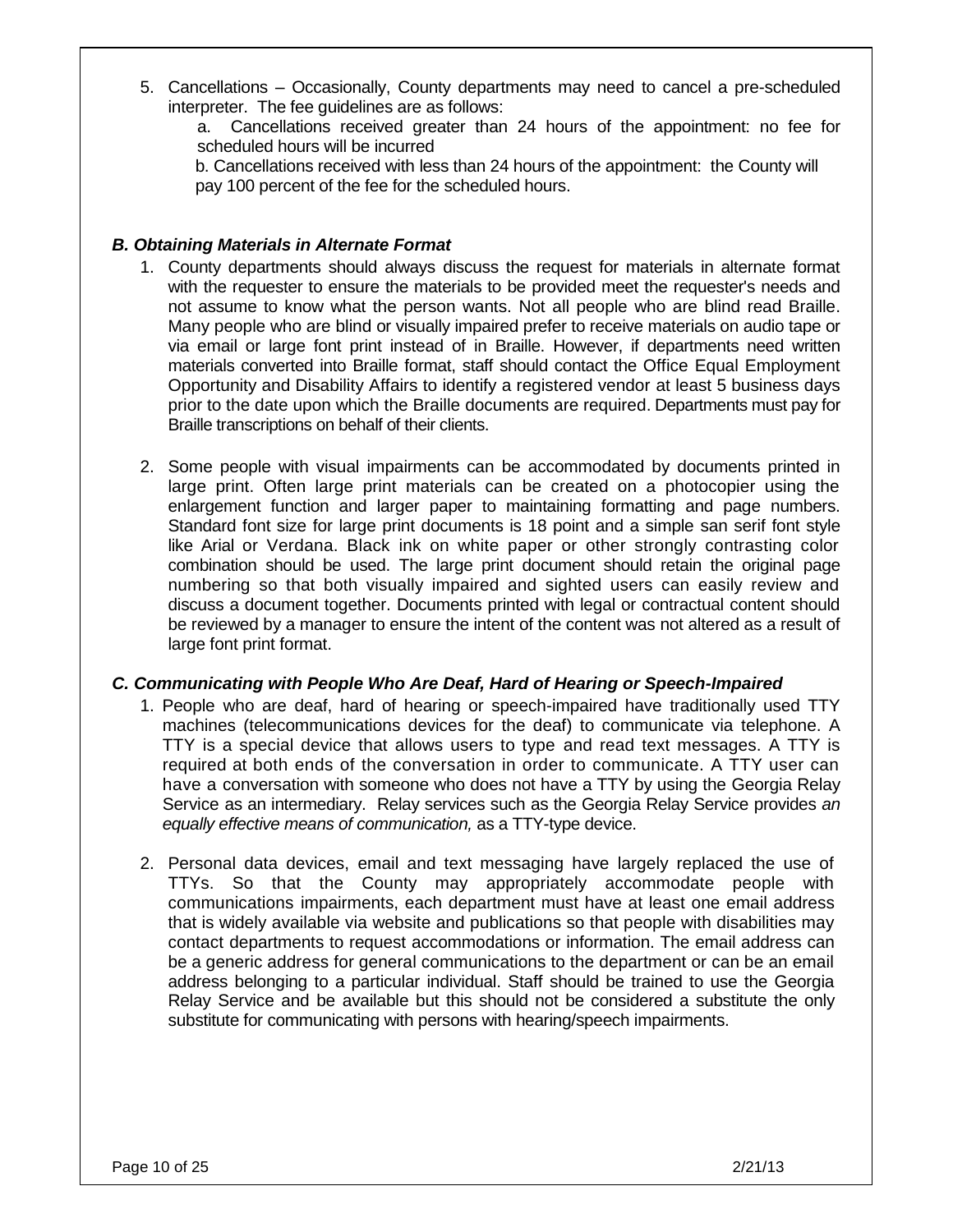#### *D. Access Statement for Notices of Public Meetings and Departmental Publications*

1. People with disabilities need a mechanism by which they can request accessible communications or other types of accommodations as well as materials in alternate format in advance of a public meeting or event. In order to provide this mechanism, all notices of public meetings and events shall contain the following statement:

*"If you need reasonable modifications due to a disability, including communications in an alternate format, in order to participate in any County-sponsored program or meeting, please contact (DEPARTMENT DISABILITY COMPLAINCE LIAISON NAME) at (404) xxxxxxx, seven (7) days in advance to facilitate your request. For TDD/TTY or Georgia Relay Service Access, dial 711"*

*[THE ABOVE BLANK IS TO BE FILLED IN WITH THE NAME, TELEPHONE NUMBER, AND E-MAIL ADDRESS, OF THE DEPARTMENT DISABILITY COMPLIANCE LIAISON OR OTHER RESPONSIBLE PERSON. IF THE DEPARTMENT HAS A TTY AND WISHES TO CONTINUE USING IT, IT MAY INCLUDE THE TTY NUMBER AS WELL, BUT THE TTY NUMBER MUST BE IN ADDITION TO THE EMAIL ADDRESS, AND NOT A SUBSTITUTE FOR IT*.]

- 2. When meeting or event notices do not contain the above statement or are not sent out sufficiently in advance of the meeting or event for addressing accommodations requests, sign language interpreters and materials in accessible format must be provided by the department unless the department knows that no persons needing such accommodations will be attending.
- 3. When the County departments disseminate materials to the general public (such as brochures, pamphlets, etc.), people with disabilities need a mechanism by which they can request such materials in alternate format. In order to provide this mechanism, all publications to be disseminated to the general public shall contain the following statement: To obtain this information in an accessible format, please call

*[THE ABOVE BLANK IS* TO *BE FILLED IN WITH A DEPARTMENTAL PHONE NUMBER THAT I S MANNED BY A STAFF MEMBER WHO CAN APPROPRIATELY RESPOND TO SUCH [REQUESTS. AN](http://requests.an/) EMAIL ADDRESS MAY ALSO BE INCLUDED ALONG WITH THE PHONE NUMBER OF THE DEPARTMENT'S DISABILITY COMPLIANCE LIAISON]*

*For TDD/TTY or Relay Access, Dial 711*

- 4. When meeting or event notices do not contain the above statement or are not sent out in sufficiently in advance of the meeting or the event for addressing accommodations requests, hosting departments must be prepared to address any reasonable modification requests to effectively communicate with persons with communication-related disabilities at the time of the event.
- 5. Core County policies, documents and letterhead made available to the public must contain a TDD/TTY or Georgia Relay number (*For TDD/TTY or Relay Access, Dial 711)*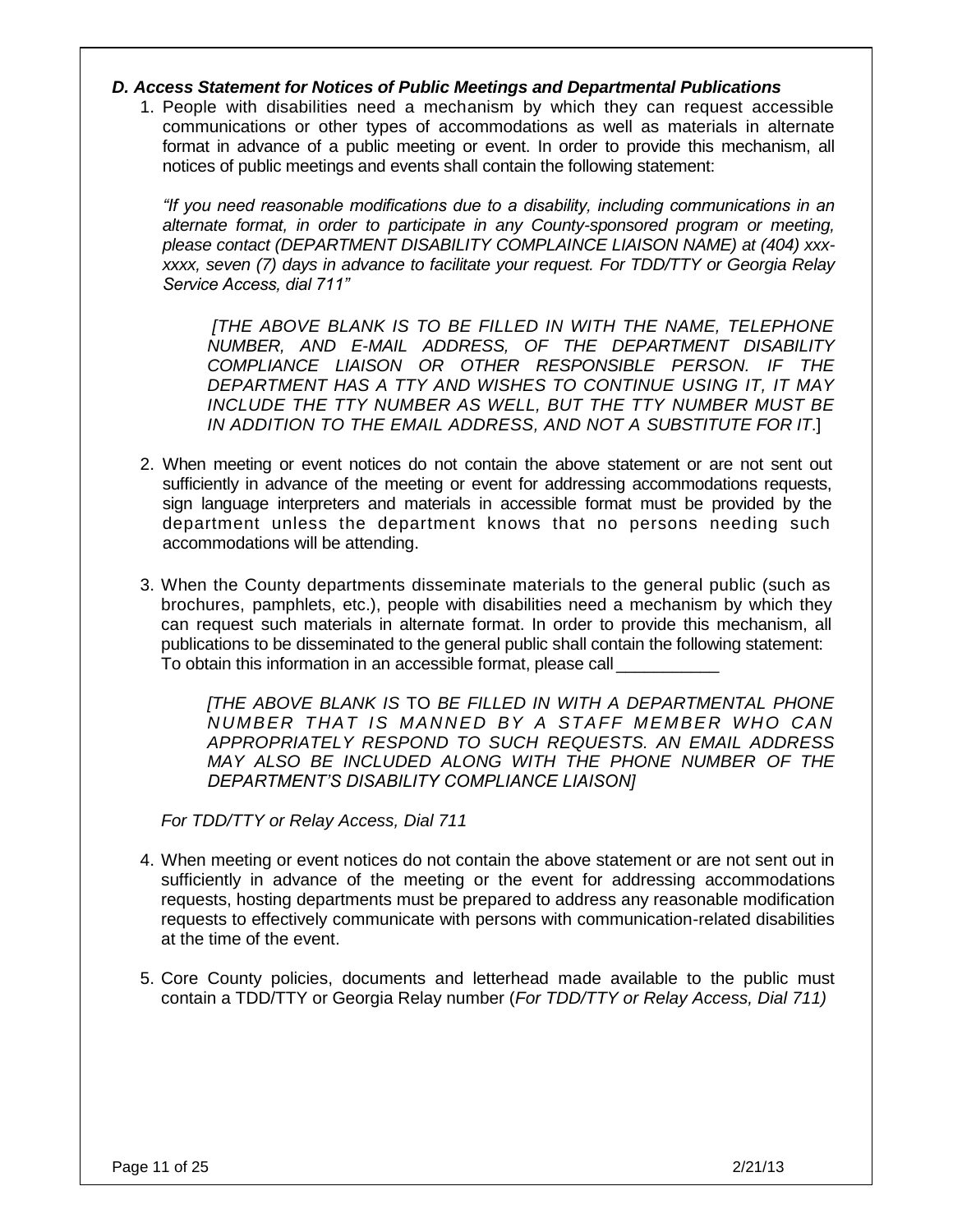# *E. Ensuring All Departmental Broadcasts & Video Productions Are Accessible to People With Disabilities*.

- 1. Each department shall be responsible for responding to individual requests for captioning of programs that it disseminates to the public. In conjunction with FGTV and the Office of Communications any department that produces videos shall ensure that the videos contain real-time or post-production captioning, as appropriate. Any vendor/contractor that produces videos on behalf of Fulton County or its programs has a shared responsibility to provide captioning-type services.
- 2. In the case of emergency-related broadcasts and videos, the Office of Emergency Management, or other responsible department shall caption emergency announcements and programs including, but not limited to, those regarding hurricane preparedness, special needs registry, sheltering, evacuation, and the use of transportation during emergencies. With all emergency-related public service announcements, requests shall be made of the television stations to broadcast the announcements with captioning. If it is not possible to provide real-time captioning, scrolled messages with essential emergency information and sign language interpreters shall be provided.

# **CONTACT(S):**

#### **Department/Division**

Office of Equal Employment Opportunity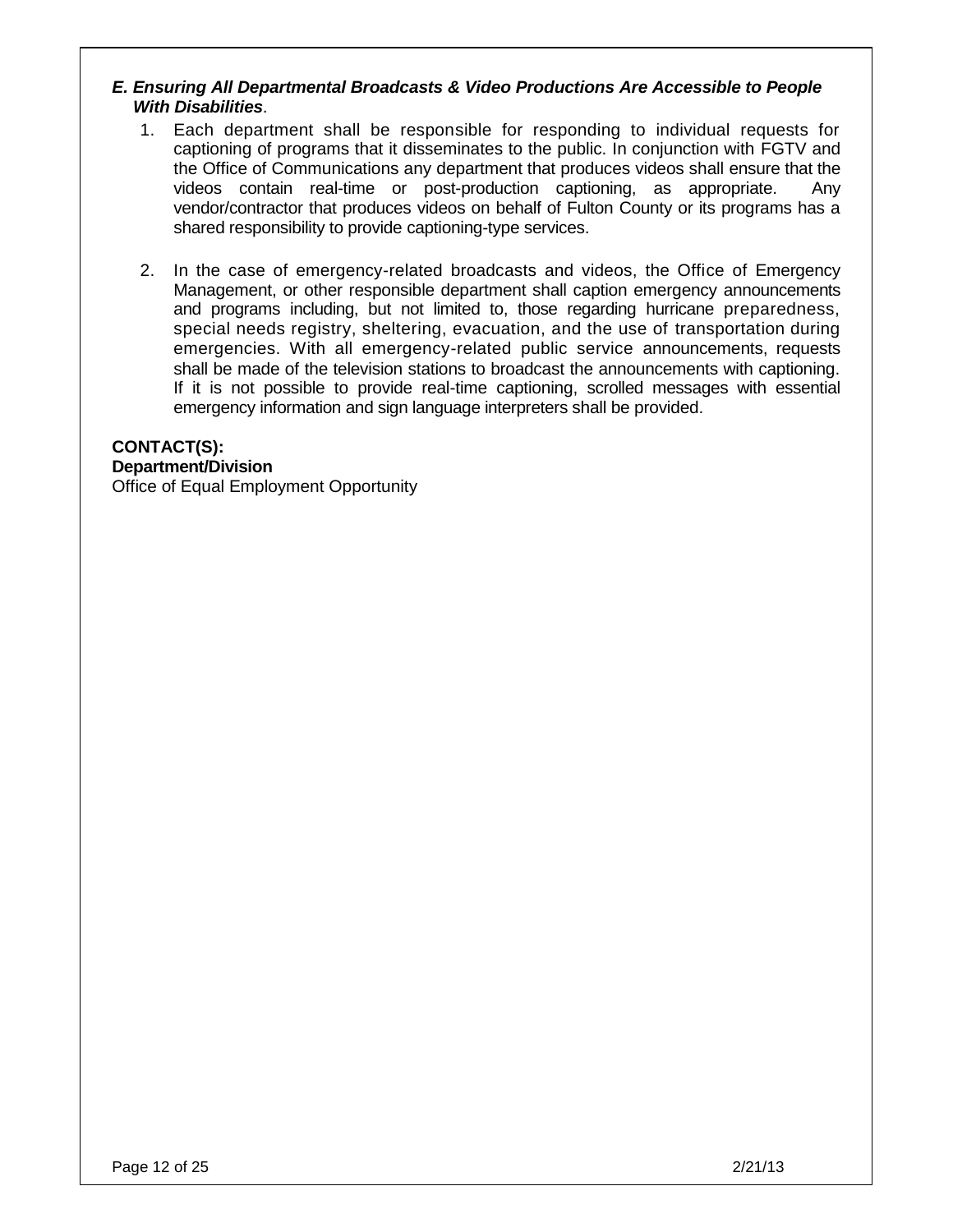# **ACCESS GUIDELINES FOR MOBILITY DE***VI***CES**

#### **Summary**

The Fulton County Program Access Policy and the Americans with Disabilities Act (ADA) requires County entities to allow people with mobility disabilities to use wheelchairs and manuallypowered mobility aids in any areas open to pedestrian use ("pedestrian use" includes both indoor and outdoor areas). The policy also requires County departments to make reasonable modifications in their policies, practices, or procedures to permit the use of other power-driven mobility devices (OPDMDs) by individuals with mobility disabilities with certain exceptions.

#### **Procedure**

County departments must allow people with mobility disabilities to use wheelchairs and manually-powered mobility aids in any areas open to pedestrian use.

County departments must also make reasonable modifications in policies, practices, or procedures to permit the use of OPDMDs by individuals with mobility disabilities unless the department can demonstrate that the class of OPDMDs cannot be operated in accordance with legitimate safety requirements necessary for the safe operation of its applicable services, programs, or activities. The department, however, must ensure that its safety requirements are based on actual risks, not on mere speculation, stereotypes, or generalizations about individuals with disabilities.

To determine whether an OPDMD will be allowed in a specific facility as a reasonable modification, a department shall consider the following:

- 1. The type, size, weight, dimensions, and speed of the device;
- 2. The facility's volume of pedestrian traffic (which may vary at different times of the day, week, month, or year);
- 3. The facility's design and operational characteristics (e.g., whether its service, program, or activity is conducted indoors, its square footage, the density and placement of stationary devices, and the availability of storage for the device, if requested by the user);
- 4. Whether legitimate safety requirements can be established to permit the safe operation of the OPDMD in the specific facility; and
- 5. Whether the use of the OPDMD creates a substantial risk of serious harm to the immediate environment or natural or cultural resources, or poses a conflict with all applicable land management laws and regulations.

Departments must not ask an individual using a wheelchair or OPDMD any questions about the nature and/or extent of the individual's disability.

Departments may ask a person using an OPDMD to provide a credible assurance that the mobility device is required because of the person's disability. A department that permits the use of an OPDMD by an individual with a mobility disability shall accept the presentation of a valid, stateissued, disability parking placard, or other state-issued proof of disability as a credible assurance that the use of the OPDMD is for the individual's mobility disability. In lieu of a valid, state-issued disability parking placard, or state-issued proof of disability, a department shall accept a verbal representation, not contradicted by observable fact, as a credible assurance that the OPDMD is being used for a mobility disability. A "valid" disability placard is one that is presented by the individual to whom it was issued and is otherwise in compliance with the state of issuance's requirements for disability placards.

Note:

Page 13 of 25 2/21/13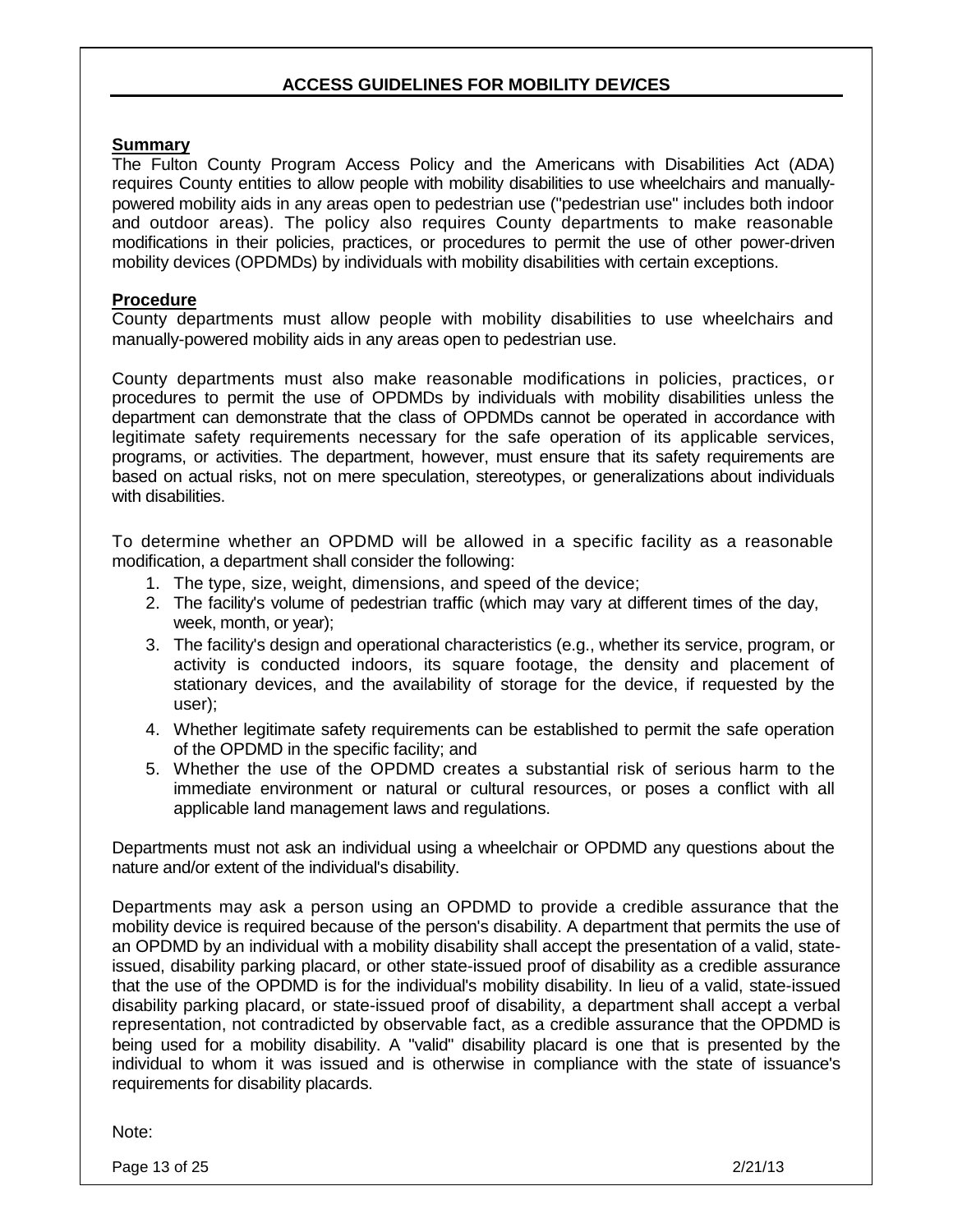The term "other power-driven mobility device", as referred to in this procedure, means any mobility device powered by batteries, fuel, or other engines—whether or not designed primarily for use by individuals with mobility disabilities—that is used by individuals with mobility disabilities for the purpose of locomotion, including golf cars, electronic personal assistance mobility devices (EPAMDs), such as the Segway or any mobility device designed to operate in areas without defined pedestrian routes, but that is not a wheelchair.

# **CONTACT(S): Department/Division**

Office of Equal Employment Opportunity and Disability Affairs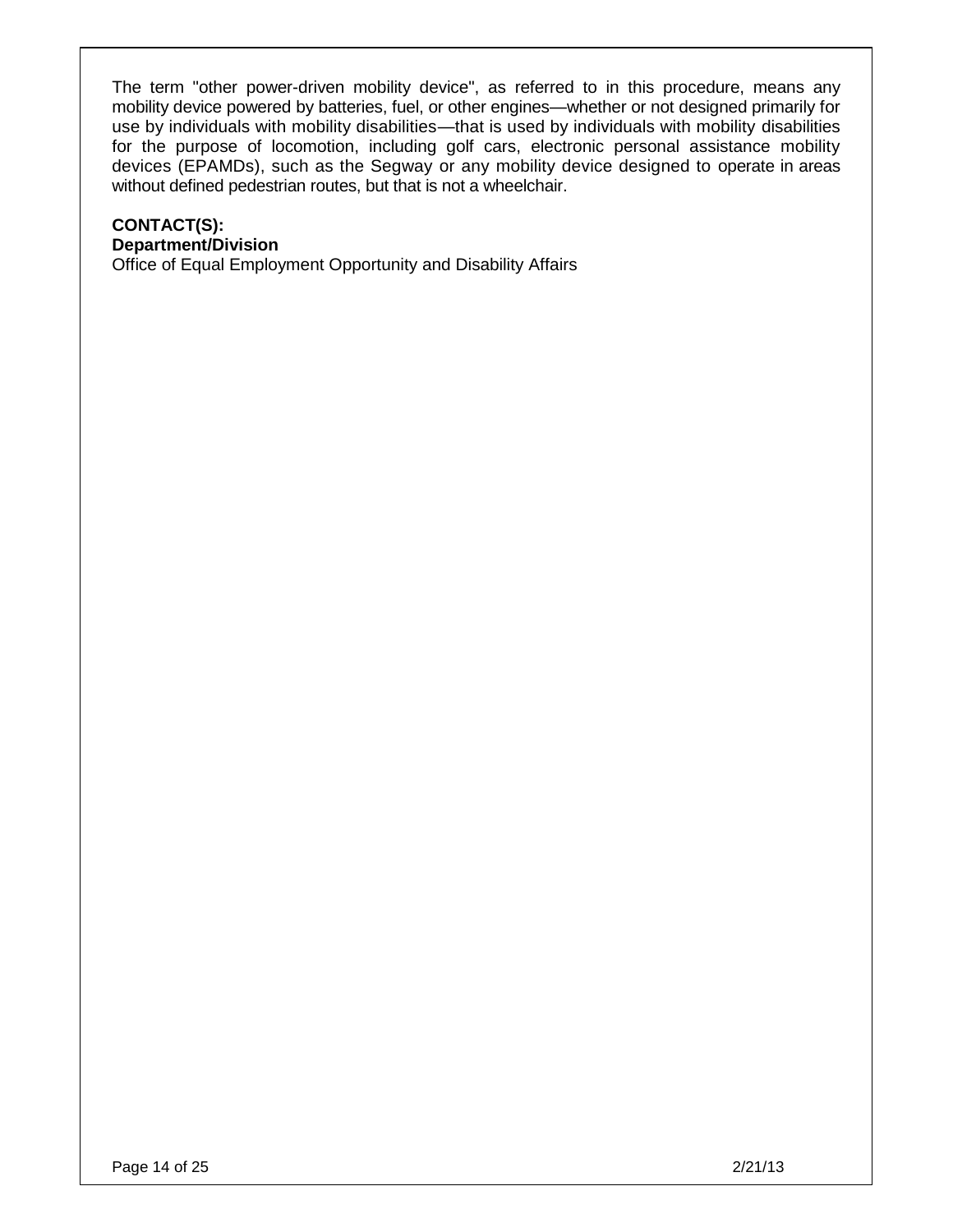#### **ACCESS GUIDELINES REGARDING SERVICE ANIMALS IN COUNTY SPACES**

## **Summary**

The Fulton County Program Access Policy for Persons with Disabilities and the Americans with Disabilities Act (ADA) law obligates County entities to allow people with disabilities to bring their service animals onto public premises in whatever areas the general public is allowed.

#### **Procedure**

Service animals are dogs that are individually trained to perform tasks for people with disabilities, including physical, sensory, psychiatric, intellectual, or other mental disabilities. Service animals may perform tasks such as guiding people who are blind, alerting people who are deaf, pulling wheelchairs, alerting and protecting a person who is having a seizure, or helping persons with psychiatric and neurological disabilities by preventing or interrupting impulsive or destructive behaviors. The crime deterrent effects of an animal's presence and the provision of emotional support, well-being, comfort, or companionship do not constitute work or tasks for the purposes of this definition. The work or tasks performed by a service animal must be directly related to the handler's disability.

Other species of animals besides dogs, whether wild or domestic, trained or untrained, are not considered to be service animals under this policy and the ADA. However, a County department or office must make reasonable modifications in policies, practices, or procedures to permit the use of a miniature horse by an individual with a disability if the miniature horse has been individually trained to do work or perform tasks for the benefit of such individual. In determining whether reasonable modifications can be made to allow a miniature horse into a specific County facility, the following factors shall be considered:

- 1. The type, size, and weight of the service animal and whether the facility can accommodate these features;
- 2. Whether the handler has sufficient control of the service animal;
- 3. Whether the service animal is housebroken; and
- 4. Whether the service animal's presence in a specific facility compromises legitimate safety requirements that are necessary for safe operation.
- 5. Whether the service animal is immunized against rabies and/or other diseases common to that type of animal and its vaccinations are current.
- 6. Whether the service animal is wearing a rabies vaccination tag (the handler may be asked to show the tag on the animal)
- 7. Whether the service animal, if it is a dog, is licensed which is complaint with State law requirements

Service animals are working animals, not pets. County facilities may have "no pets" policies, but service animals are not subject to policies regarding pets.

The County must allow people with disabilities to be accompanied by their service animals in all areas of its facilities where members of the public, participants in services, programs or activities, or invitees, as relevant, are allowed to go. County policy and the ADA apply to all facilities open to the public. Service animals may be refused admittance on the basis of local health department regulations or other state or local laws. Allergies and fear of animals are generally not valid reasons for denying access or refusing service to people with service animals.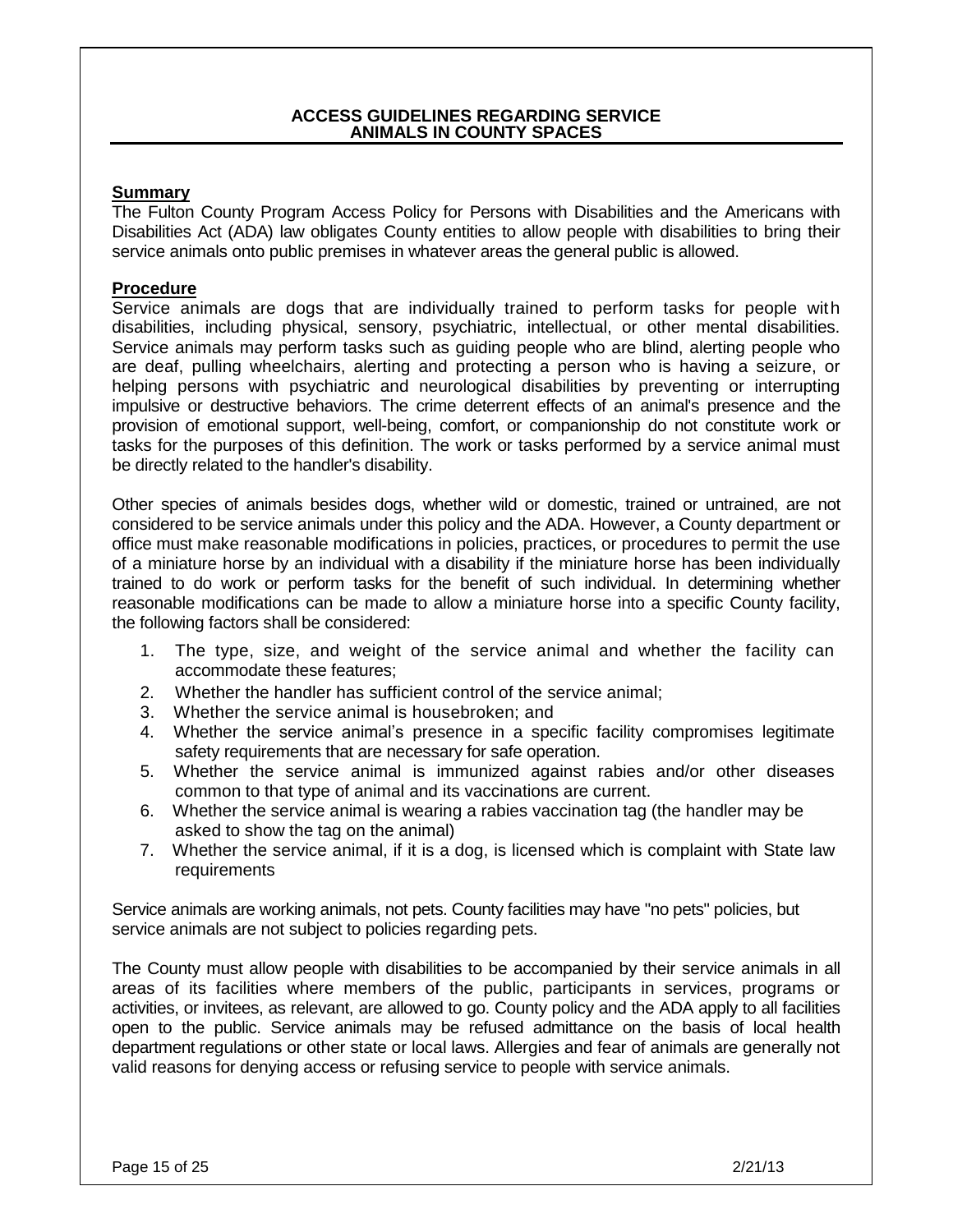The County may ask the owner if an animal is required because of a disability and what tasks the animal has been trained to perform, but cannot ask questions about the nature or extent of the owner's disability. Generally, the County may not make these inquiries about a service animal when it is readily apparent that an animal is trained to do work or perform tasks for an individual with a disability (e.g., the dog is observed guiding an individual who is blind or has low vision, pulling a person's wheelchair, or providing assistance with stability or balance to an individual with an observable mobility disability). Also, the County cannot require the owner to present any special identification cards or proof that the animal has been certified, trained, or licensed as a service animal.

People with disabilities accompanied by service animals cannot be required to pay a surcharge or extra fee, even if people accompanied by pets are required to pay fees, or to comply with other requirements generally not applicable to people without pets. People with disabilities cannot be isolated from other customers or treated less favorably than other customers. The same requirements relating to service animals apply to vehicles such as busses and trains. No extra fee can be charged for the space needed by the service animal. However, if a government entity normally charges customers for damage that they cause, a customer with a disability may be charged for damage caused by his or her service animal.

A service animal shall be under the control of its handler. A service animal shall have a harness, leash, or other tether, unless either the handler is unable because of a disability to use a harness, leash, or other tether, or the use of a harness, leash, or other tether would interfere with the service animal's safe, effective performance of work or tasks, in which case the service animal must be otherwise under the handler's control (e.g., voice control, signals, or other effective means.) A person with a disability cannot be asked to remove his service animal from the premises unless: (1) the animal is out of control and the animal's owner does not take effective action to control it (for example, a dog that barks repeatedly during a public meeting) or (2) the animal is not housebroken. In these cases, the person with the disability should be given the option to obtain services or participate in programs without having the animal on the premises.

If County employees find it is necessary to guide an animal through or around a metal detector, gate, or other obstacle, they should not approach or touch the animal without consulting with the owner. Also, they should not approach or touch the owner of the animal, or any person with a disability, without first consulting him or her.

Except where the County has responsibility for the owner of a service animal, the care or supervision of a service animal is solely the responsibility of his or her owner and the County is not required to provide care, food, or a special location for the animal. However, building managers and security personnel shall be able to direct the owner of a service animal to a nearby place where the animal can relieve itself.

**CONTACT(S): Department/Division** Office of Equal Employment Opportunity and Disability Affairs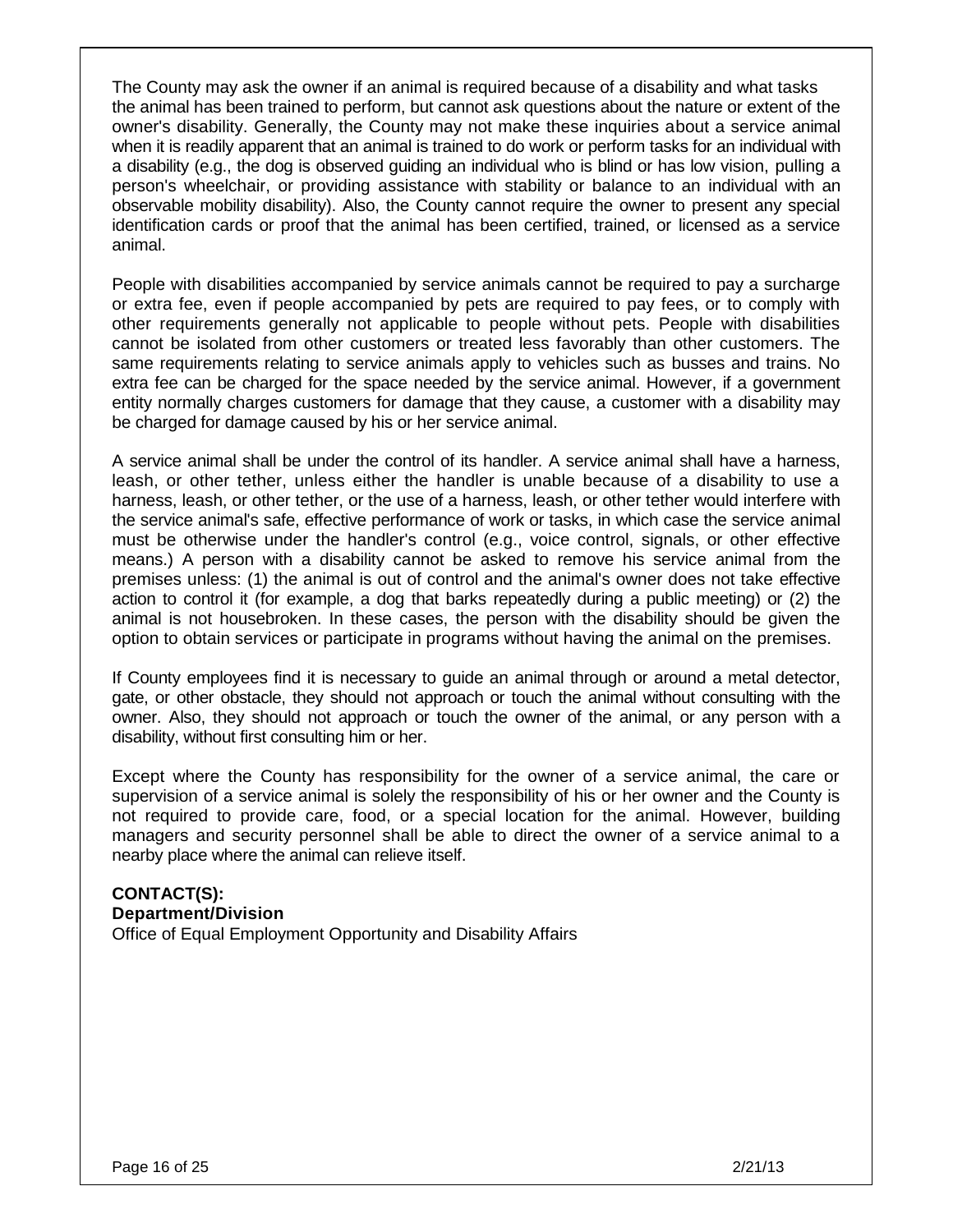# **ACCESS GUIDELINES FOR SPECIAL EVENTS**

# **Summary**

It is each County department's responsibility to comply with Fulton County Program Access Policy for Persons with Disabilities and the Americans with Disabilities Act (ADA) requirements for special events. *(For purposes of this procedure the term "special events" includes but is not limited to public hearings, special meetings and performances)* This means that people with disabilities must be able to get to and participate in all aspects of the event. ADA compliance is required even if the event is not expected to draw people with disabilities. Below is a list of items with which your event must comply. Please keep in mind that, depending on the nature and scope of your event, the list may not be exhaustive of all things that may require accessible accommodations.

# **Procedure**

Each department must ensure that each special event that it sponsors is accessible to persons with disabilities by doing the following:

- 1. All temporary accessible routes must have no abrupt change in level in excess of  $1/4$  inch. Where such changes in level are present, properly bevel the change in level at a 1:2 ratio (if the change is 1/2 inch or less) or provide a ramp with a slope not to exceed a 1:12 ratio. If the event site terrain will not allow the installation of a compliant plywood or similar material walkway with no abrupt changes in level, then existing permanent paved walkways shall be used as the event access route. Any ramps provided must be in compliance with all Florida Accessibility Code requirements, including, but not limited to, requirements regarding edge protection, handrails, and surface. Accessible route surfaces must be firm, stable, and slip-resistant. Grass and sand are not compliant surfaces for accessible routes.
- 2. Ensure curb cuts and cross walks in and around the event site are kept free and clear for passage by people with disabilities, with a continuous accessible route of 44 inches in width. Work with the facility manager to make sure that all accessible pedestrian routes from the parking lot to the event are equipped with curb cuts or temporary ramps to accommodate wheelchair users.
- 3. Accessible temporary pathways can be used to provide access to exhibits, displays, vendor spaces, etc. when there is no existing concrete or paved sidewalk or pathway that can be used. Temporary pathways must be firm, stable, and slip-resistant without abrupt changes in level. Appropriate materials for temporary pathways can be certain types of matting or plywood planking.
- 4. Signs, banners, displays and other objects suspended overhead or mounted on poles can pose hazards for people who are blind or visually impaired. There must be no objects that protrude more than 4 inches into the path of travel and have leading edges solely between 27 and 80 inches above the ground because they cannot be detected in time to avoid injury by a person who is blind and using a white cane. People with disabilities using service animals are allowed to go anywhere other members of the public can go. Careful consideration should be made where guide wires for tents are placed so they will not serve as a protruding object hazard for people who are blind or have vision impairments.
- 5. All exhibits, displays, vendor spaces, dining areas, restrooms, performance spaces and parking must be located on and connected by an accessible route that is a minimum of 44 inches wide. One way of achieving the accessible route requirement is to locate exhibits,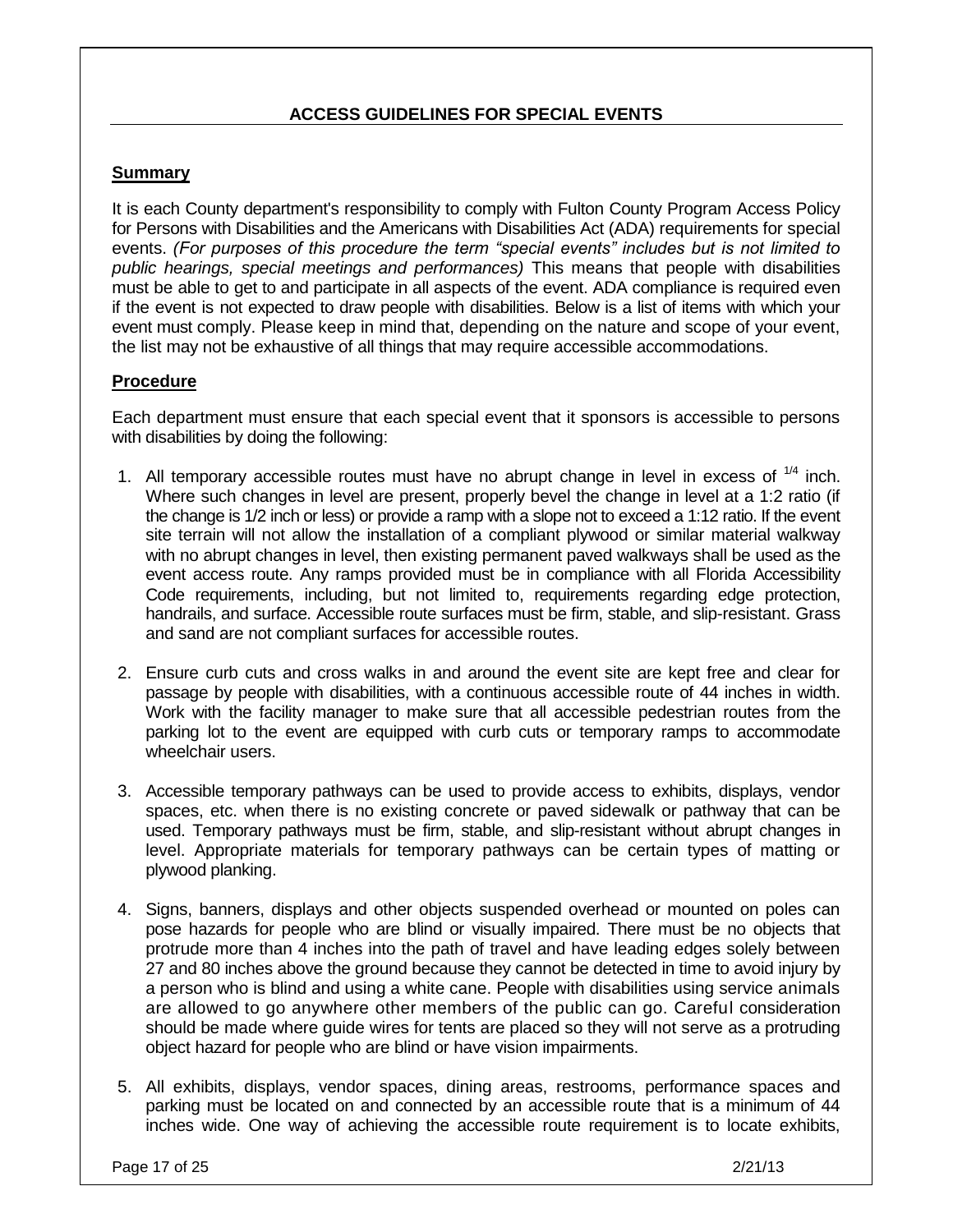displays, vendor spaces, etc. at the edge of the park facility's existing paved or concrete walkway.

- 6. Merchandise for display should be within a line of sight no higher than 48 inches from the floor or ground for persons of short stature or wheelchair users. If merchandise is displayed higher than 48 inches, the merchant must provide assistance to customers with disabilities in order to reach items. All cashier counters (counters where money transactions occur) must be no higher than 36 inches maximum above the floor or ground, for a minimum length of 36 inches. If a counter is higher than 36 inches, the merchant must provide assistance to customers with disabilities in order to carry out transactions. Aisles for passage within vendor and exhibit spaces must be 36 - 42 inches apart to allow clearance for wheelchair users.
- 7. Where food or drink is served at counters exceeding 34 inches in height from floor or ground for consumption by customers seated on stools or standing at the counter, a portion of the main counter which is 60 inches in length minimum shall be provided in compliance with above requirements, or service shall be available at accessible tables within the same area.
- 8. If tables and seating are provided for the consumption of food, all aisles adjacent to accessible seating shall provide 30 inch by 48 inch clear floor space for wheelchairs. Where there are open positions along both sides of such aisles, the aisles shall be not less than 52 inches wide. For wheelchair seating spaces provided at tables or counters, knee spaces at least 27 inches high, 30 inches wide, and 19 inches deep shall be provided. Tables with single pedestals typically do not provide the required clearances. The tops of accessible tables and counters shall be 28 - 34 inches above the floor or ground. Where a grouping of tables is provided for dining, at least 5 percent, but not less than one, of the tables shall be accessible. Where a site has multiple groupings of dining tables, accessible table(s) shall be included in each grouping to allow for integration of people with disabilities throughout the event site.
- 9. If general assembly seating or standing space is provided for audience members attending a public performance at a special event, reserved wheelchair and companion seating must be provided. Wheelchair seating must allow wheelchair users to sit next to non-disabled companions in a location that allows wheelchair users and their companions an unobstructed line of sight to the stage. Whether the accessible seating should be located in the front row will depend upon the layout of the venue and whether attendees are likely to stand or sit during the performance. For performers who have disabilities, all stages, showmobiles, and dressing areas must be accessible. A mobile lift can be arranged when the stage/showmobile is reserved. Some showmobiles contain wheelchair lifts.
- 10. Where portable toilets are provided, an accessible route shall be provided to the toilets. Five percent of the total number of toilets must be accessible and no less than one. If clusters of portable toilets are distributed throughout the site, then each cluster must have at least one accessible unit. The accessible portable toilets that are provided must be a contract model that the County has certified as ADA compliant.
- 11. Designated accessible ("handicapped") parking must be provided, marked with signage, and staffed. Temporary accessible parking spaces must not be designated in unpaved areas and must be accessed via an accessible route. Accessible parking spaces are for the sole use of persons with disabilities who have accessible parking placards or plates. Access aisles (striped with diagonal lines) cannot be parked in by anyone and must be kept unobstructed. Work with the facility manager to designate an area for accessible parking that is near the main entrance and accessible to pedestrian routes and/r located in an area closest to the designated accessible parking spaces. The Event Sponsor is responsible for staffing this area. Below is a table stating the required number of accessible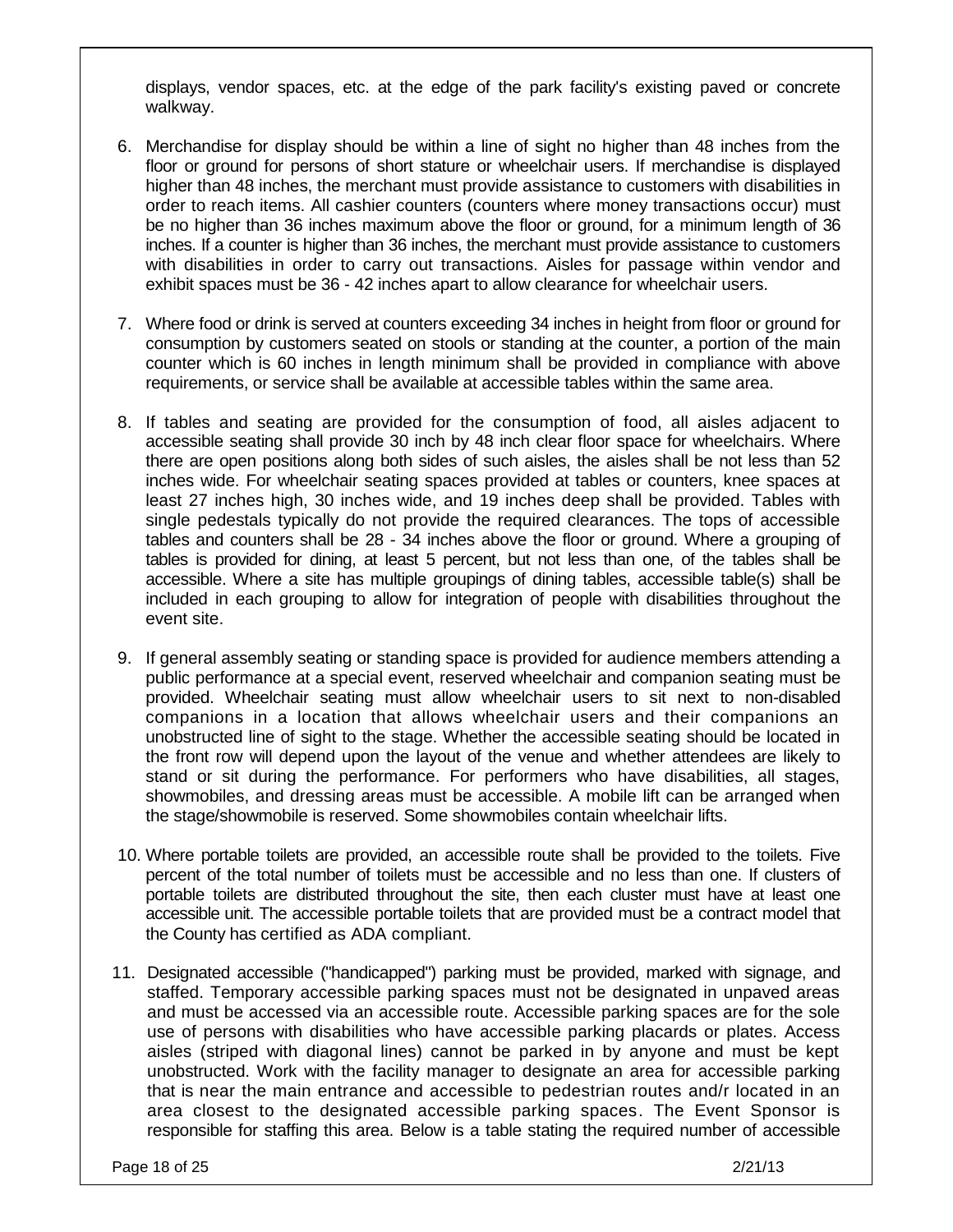spaces required based on the total number of parking spaces for the event (including unmarked parking spaces in fields or other open areas.) The minimum required accessible space quota should be considered in light of the nature of the event. If the event is a daylong festival during which the crowd will turn over several times, then the attendance at any one time should determine the minimum number of accessible parking spaces. If the event centers around a concert or performance that has a given start time, then the total event attendance should determine the minimum number of accessible spaces.

# **Parking Chart - Minimum Required**

| <b>Total Parking</b> | <b>Accessible Spaces</b> |
|----------------------|--------------------------|
| 1 to 25              |                          |
| 26 to 50             | 2                        |
| 51 to 75             | 3                        |
| 76 to 100            | 4                        |
| 101 to 150           | 5                        |
| 151 to 200           | 6                        |
| 201 to 300           |                          |
| 301 to 400           | 8                        |
| 401 to 500           | g                        |
| 501 to 1000          | 2% of total              |
| Over 1000            | 20 plus 1 for each       |
|                      | 100 above 1000           |

- 12. If transportation is being offered to the event from parking areas, it must be wheelchair accessible. Lift-equipped vehicles can be rented from an outside vendor. Notify the Department of Procurement Management for a list of vendors OR work with the facility manager to create a separate staffed accessible parking area near the entrance of the event that will accommodate all required accessible parking spaces.
- 13. Departments are required to provide auxiliary aids/services including sign language interpreters, assistive listening devices and other applicable communication formats upon advance request and to pay for them. To request assistance in obtaining sign language interpreters, contact the department Disability Compliance Liaison as soon as a request is received. When flyers and promotional materials without the above statement are circulated or are not sent out sufficiently in advance of the event for addressing accommodations requests, sign language interpreters and materials in accessible format must be made available upon request, regardless of whether there was a lack of requests for these items in the past.
- 14. All flyers, advertisements and written promotional materials for the event must be accessible to people with disabilities, including those with hearing and visual impairments. Following is an access statement that must be included on department special event materials:

"*To request material in accessible format, information on access for persons with disabilities, or a sign language interpreter (7 days in advance), call (the Department Disability Compliance Liaison or responsible event coordinator phone number) or email (include appropriate event email address). For TDD/TTY or Georgia Relay Service, dial 711."*

# **CONTACT(S):**

# **Department/Division**

Department Disability Compliance Liaisons Office Equal Employment Opportunity and Disability Affairs Department of Purchasing and Contract Compliance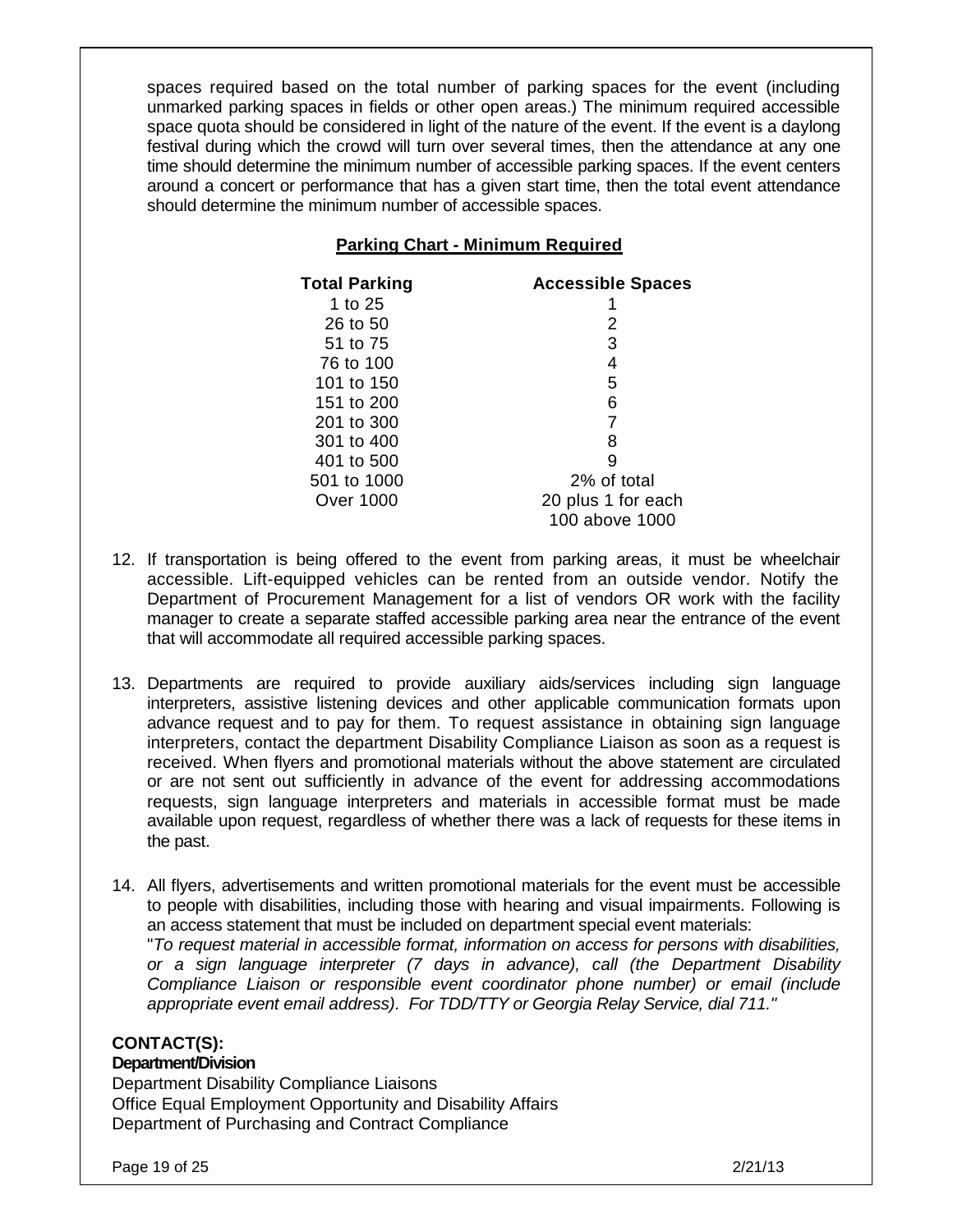#### **ACCESS GUIDELINES REGARDING COUNTY DEPARTMENT IMPLEMENTATION RESPONSIBILITIES**

\_\_\_\_\_\_\_\_\_\_\_\_\_\_\_\_\_\_\_\_\_\_\_\_\_\_\_\_\_\_\_\_\_\_\_\_\_\_\_\_\_\_\_\_\_\_\_\_\_\_\_\_\_\_\_\_\_\_\_\_\_\_\_\_\_\_\_\_\_\_

#### **Summary**

The effectiveness of program access efforts requires that all Fulton County departments and staff understand and implement their responsibilities under the Program Access Policy for Persons with Disabilities as discussed below**:** 

#### *A. County Manager*

- Possess ultimate responsibility for compliance with the provisions of the disability non discrimination laws regarding access applicable to the department programs, activities, services and physical facilities
- Ensure to the extent possible, that physical facilities are usable by qualified individuals with disabilities. Where physical facilities cannot be made usable, overall program accessibility must be ensured
- Ensure that departments implement the provisions of the Program Access Policy and related procedures to ensure that County programs, services, activities and benefits are provided in such a manner as to not discrimination or exclude persons with disabilities
- **-** Designate ADA Administrator

#### *B. Office of Equal Employment Opportunity and Disability Affairs (OEEODA)*

- Oversee the compliance of County Departments with federal non discrimination and accessibility laws, regulations, agreements and related County policies
- Work with department Disability Compliance Liaisons and ADA/SEP Liaisons, as appropriate, to coordinate training sessions; complete self evaluation of all County facilities, programs, services, and activities; oversee the development and implementation of County Transition Plan for any accessibility non compliance issues in physical facilities;
- Review and provide comments on Department Corrective Action Plans for Program Access and Department Transition Implementation Plans annually
- Coordinate the updating of the County's disability self evaluation every five years
- Provide technical assistance to Fulton County departments on disability access issues and disability non-discrimination laws regarding access
- Receive, coordinate activities, investigate and assist in the resolution of complaints/grievances alleging discrimination based on disability by Fulton County in the provision of programs, services and activities and access to facilities (See: Access Guidelines for Grievances/Complaints)
- Assist complainants, as needed, in filing of discrimination complaints
- Work with Departments to respond to and resolve grievances, providing technical assistance as necessary
- Monitor any agreements resulting from complaint/grievance resolution
- Provide administrative support to the Commission on Disability Affairs
- Develop such other policies and procedures necessary to improve accessibility of programs, services, activities, and physical facilities of Fulton County government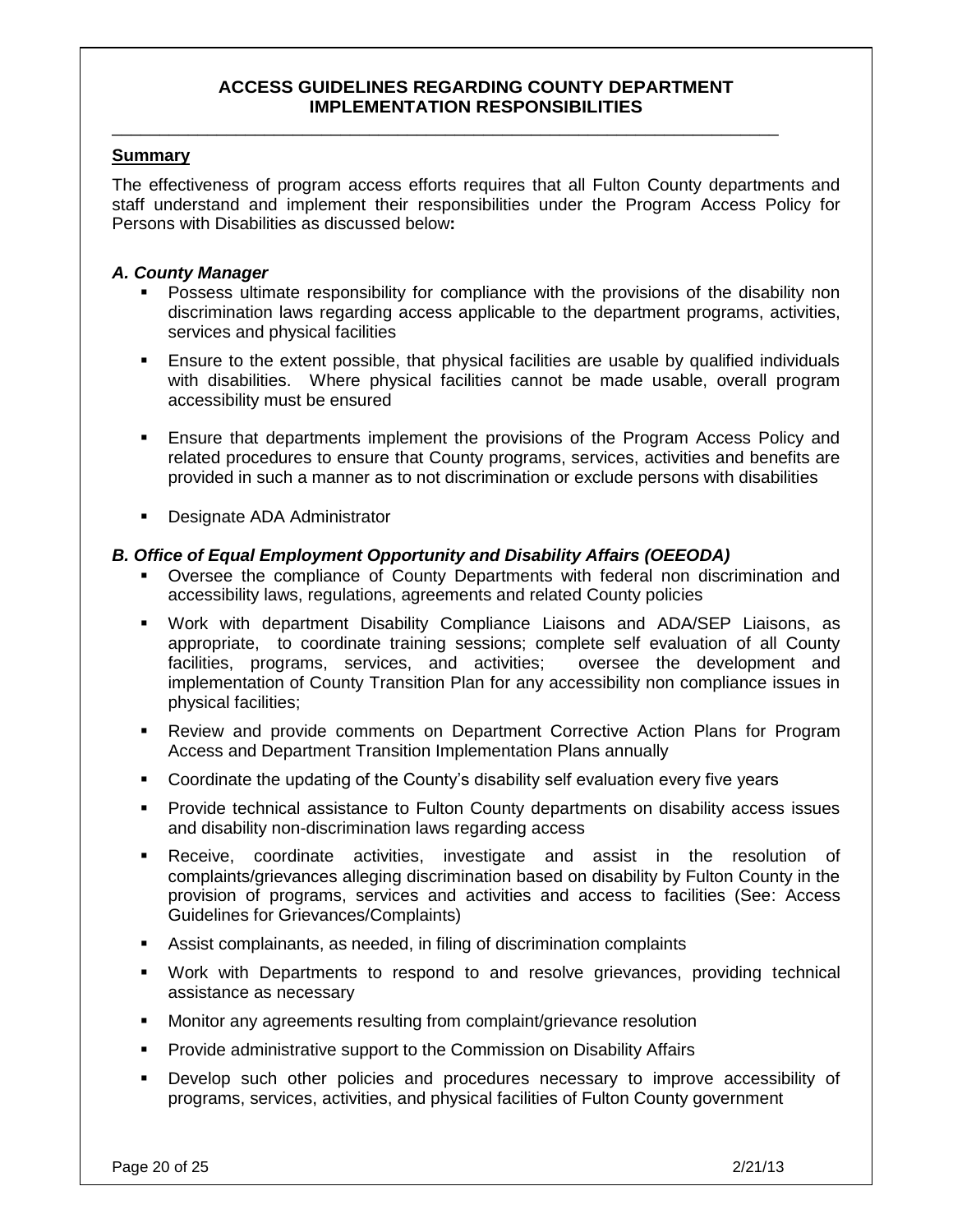# *C. Department Directors and Appointing Authorities*

- Ensure compliance with requirements of disability non discrimination and accessibility laws/agreements as well as related County policies/procedures including reasonable modification requests from the public
- Designate a Disability Compliance Liaison for each department, entity and/or division.
- Ensure that actions called for by the Department Corrective Action Plan for Program Access and Transition Plan are completed
- **Coordinate budget approval for implementation of such plans**
- Monitor contractors/grantees/sub-recipients to ensure contract provisions requiring compliance with disability non discrimination and accessibility laws and related County policies regarding access are satisfied.
- Work with the OEEODA to resolve grievances/complaints at the lowest possible level
- Ensure all Department policies, documents and letterhead, made available to the public, contain a TDD/TTY or Georgia Relay telephone number (e.g. 711).
- Ensure all County documents, made available to public, contain the following statement "*If you need reasonable accommodations due to a disability, including communications in an alternative format, please contact Name of Department Contact at (404) xxxxxxx. For TDD/TTY or Relay Access: Dial 711*

#### *D. Disability Compliance Liaisons*

- Update self evaluation of Department programs, services and activities at least every five years and develop a Corrective Action Plan for Program Access, as appropriate. OEEODA encourages Department and Divisions to conduct annual reviews to better ensure on-going compliance. Any new facilities, programs, services or activities should be evaluated to ensure that disability access issues for the public are addressed
- Monitor progress on completion of items and timetables established in Department Corrective Action Plans for Program Access and Transition Plans related to program and facility access respectively.
- Coordinate and serve as the central point of contact for receiving and timely responding to reasonable modification requests from the public.
- Participate in training activities related to compliance with disability non- discrimination and accessibility laws as well as related County policies as appropriate.

#### *E. Department of Facilities and Transportation Services*

- Coordinate/ensure remediation of identified barriers to ensure Fulton County owned and leased facilities are evaluated to determine compliance with the applicable regulations on barrier-free design and physical accessibility and ensure that they are usable by qualified individuals with disabilities whenever possible. Overall program accessibility must exist if a facility cannot be made usable.
- Assist in the development of a County Disability Transition Plan for evaluated facilities and ensure that activities noted in the Plan are completed.
- Ensure that any space being considered for lease by a Fulton County agency be evaluated by staff knowledgeable about disability non discrimination laws regarding access, regulations, and codes. OEEODA staff are available to consult or to conduct onsite evaluations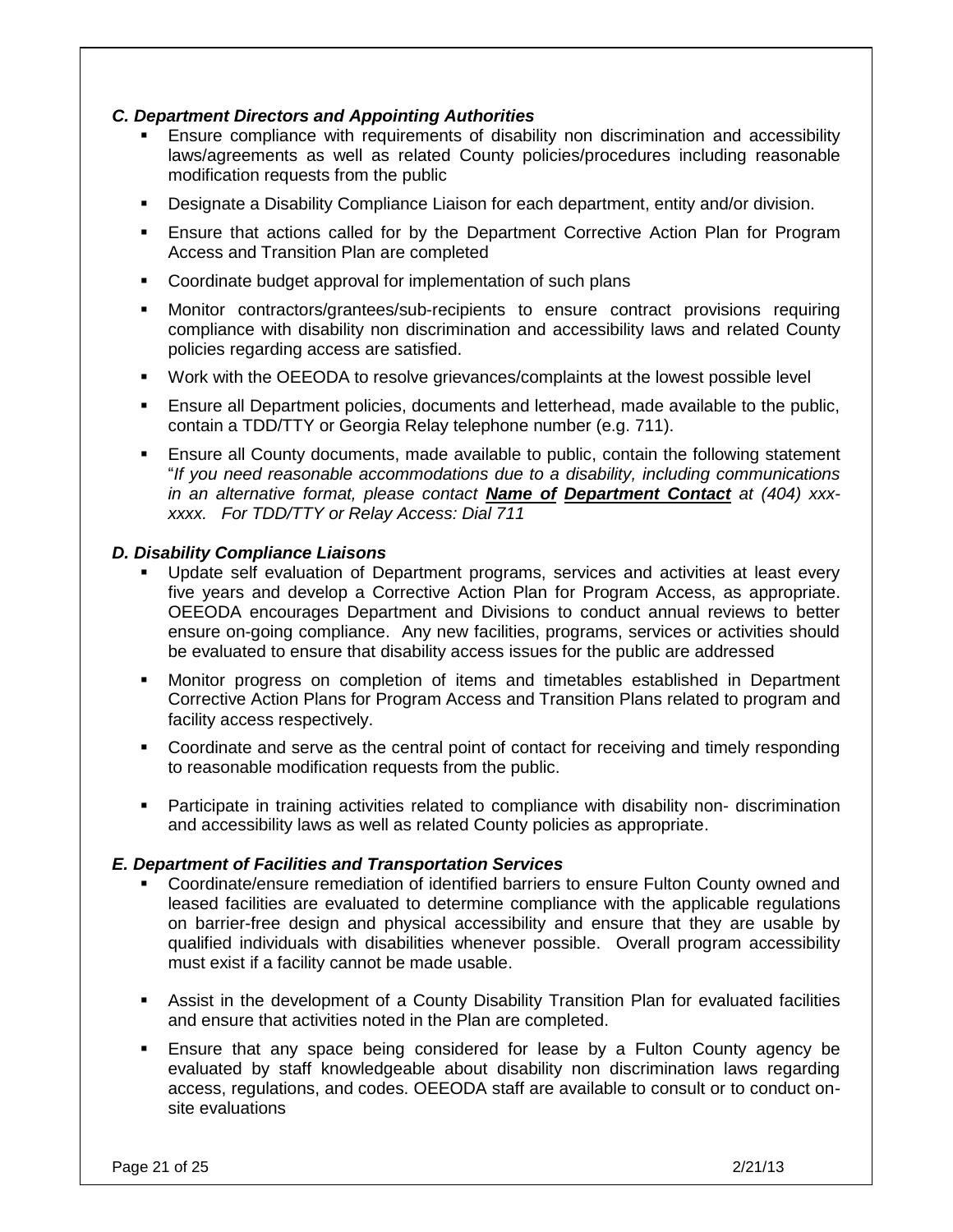# *F. Department of Purchasing and Contract Compliance*

- **Include language in County contracts and related documents specifying non**discrimination for persons with disabilities under the ADA, Section 504 of the Rehabilitation Act and all other applicable accessibility regulations.
- Ensure that all Fulton County contractors (including grantees and sub-recipients), except contractors providing tangible goods/services, shall comply with this policy.

## *G. County Attorney*

**Provide consultation to the OEEODA in the implementation of policy.** 

#### *H. Commission on Disability Affairs*

- Provide information to the BOC, OEEODA-Disability Affairs and the Community in meeting the mandates of state and federal laws relating to persons with disabilities
- Function as a focal point for communication between persons who have disabilities, their families and other concerned citizens and the County;
- **IMPROVE the community's awareness of the capabilities of persons with disabilities**
- Serve as a forum for the expression of views, concerns and possible solutions for problems affecting persons with disabilities.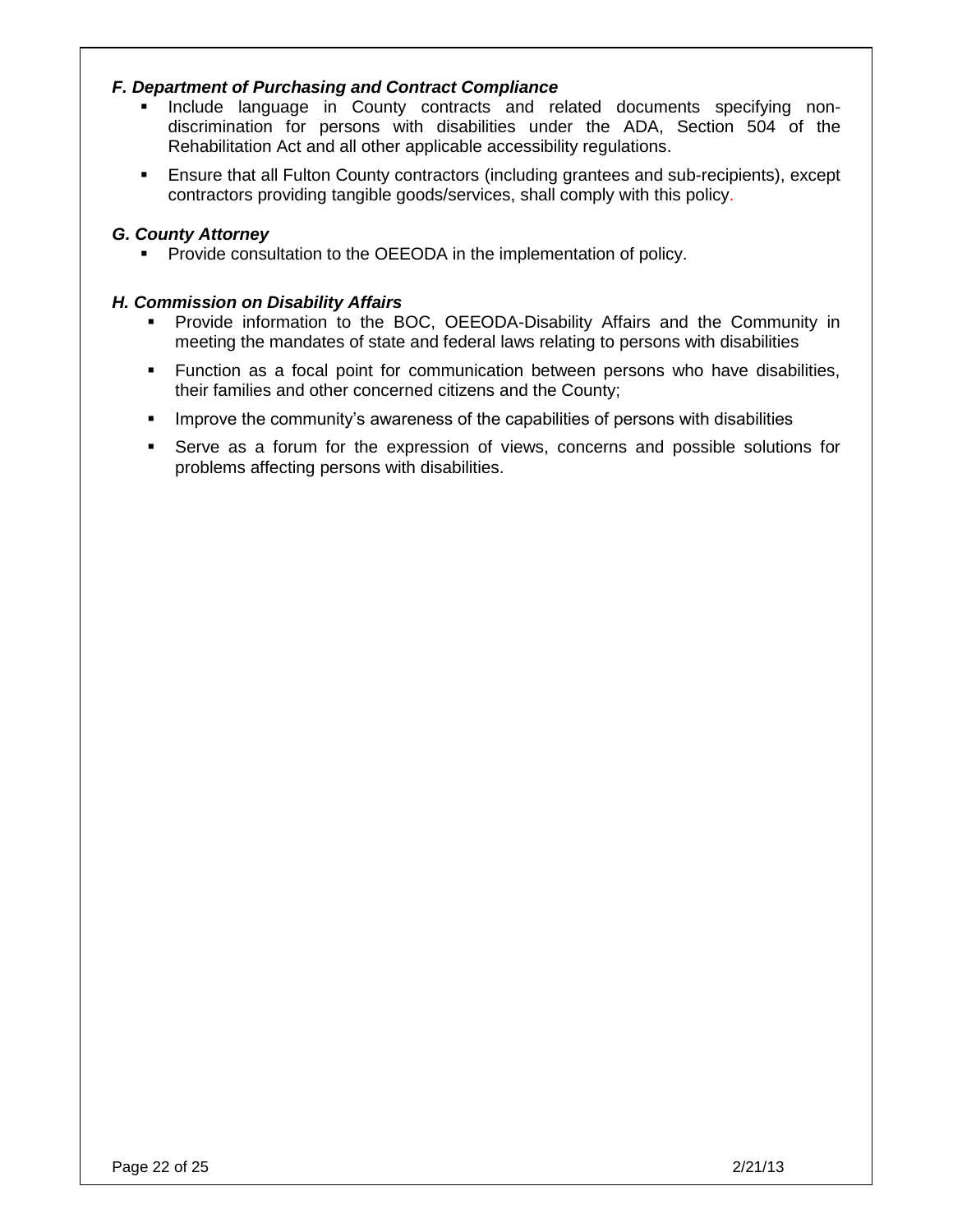# **ACCESS GUIDELINES FOR GRIEVANCES/COMPLAINTS**

# **Summary**

This grievance procedure shall serve as the County's mechanism to respond to complaints of discrimination on the basis of a disability in County programs, services, and activities under the Fulton County Program Access Policy for Persons with Disabilities and Title II of the Americans with Disabilities Act of 1990 (ADA). This procedure shall not apply to complaints of discrimination in employment. Employment discrimination grievances are handled separately by the Office of Equal Employment and Disability Affairs (OEEODA).

# **Procedure**

- Any individual who feels that they have been discriminated against in the provision of a program, service, or activity operated by Fulton County shall have the ability to file a formal grievance/complaint and have the grievance/complaint resolved. The procedures to be followed in filing a formal grievance/complaint shall be available and accessible to the general public. The County ADA Grievance/Complaint Procedure and Grievance/Complaint Form can be found on the Fulton County OEEODA website [\(http://www.fultoncountyga.gov/oeeoda/\)](http://www.fultoncountyga.gov/oeeoda/)) or by calling the OEEODA at 404-612-3735.
- The OEEODA, located in Suite 5042, 141 Pryor Street SW, Atlanta, GA 30303, is responsible for coordinating the County's disability grievance/complaint procedure and will serve as the conduit between the grievant/complainant and the department against whom the grievance/complaint is made. The Office will provide the department with the necessary technical assistance needed in reaching resolution of the grievance/complaint. The Office will make all attempts to assist the department in reaching an amicable resolution to the grievance/complaint; however, the OEEODA shall have no authority to direct the department in the manner in which the department ultimately decides to respond to the grievance.
- Any individual who feels they have been discriminated against in any program, service or activity provided by Fulton County, under provisions of the Fulton County Program Access Policy or the ADA, **must** submit a written grievance/complaint, to the OEEODA within 180 days of the last date of discrimination. Alternative means of filing a grievance/complaint, such as personal interviews or tape recordings, are available upon request as an accommodation of the grievant/complainant's disability. In addition, in those instances where a Complainant is not comfortable with their ability to write a complaint, the OEEODA will lend whatever assistance is needed to formalize the complaint.
- Complaints should include a description of the alleged behavior complained of, the date(s) of the alleged behavior, the identity of the person committing the alleged discrimination and the name of any person(s) who may have knowledge of facts or circumstances surrounding the complaint.
- Within five business days of receipt of the grievance, the OEEODA shall:

-Inform the department of the grievance; transmit a copy of the grievance to the department with general instructions as to the format which the department should follow in their response, and a date by which the department shall return a response to the Office. The OEEODA will review the decisions with the department before final preparation of the response.

-The department shall have 30 business days from receipt of grievance from the OEEODA to respond to the complainant. Attempts will be made by the department to clarify the facts of the grievance. The actions taken by the department shall be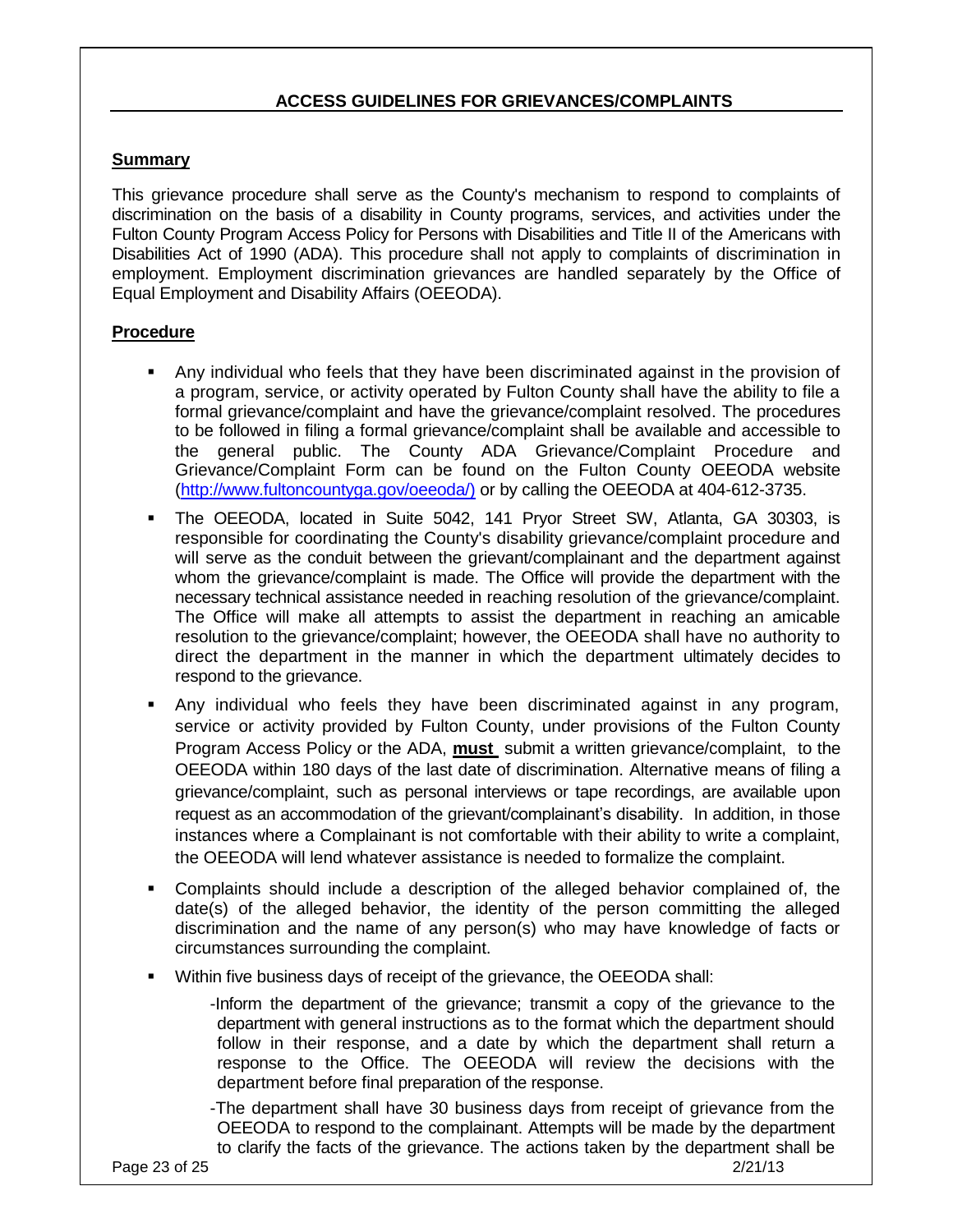conveyed to the grievant in writing. This letter, addressed to the grievant and signed by the Department, shall be transmitted to the OEEODA within the specified time period. The response shall be mailed to the grievant by the OEEODA with a cover letter informing the grievant of their ability to appeal the decision enclosed and the procedure which the grievant must follow in requesting an appeal. In no instance shall the Department mail their response directly to the grievant.

- -In the event that a complainant submits a written grievance to the operating department, the department shall send a copy of the grievance to the OEEODA within five business days. That action will constitute a filing by the complainant with the OEEODA as required in Section IV of this document. The Department will have 30 business days from receipt of written grievance to respond to complainant.
- -Where a department can solve a written grievance informally, the department will provide the OEEODA a written statement explaining the mutually agreeable solution. It should be signed by the complainant and the department representative.
- -Where a department cannot solve the grievance, the OEEODA will conduct an investigation of the complaint in accordance with internal discrimination complaint procedures.
- -All reasonable attempts should be made by the department with the assistance of the OEEODA to mediate and resolve the grievance.
- Complaints of discrimination can be filed directly with the Office of Equal Employment Opportunity and Disability Affairs, the United States Justice Department or with the relevant federal funding agency's Office of Civil Rights.
- Complainants *do not* have to report discrimination to the involved County Department or agent in question, before notifying the OEEODA. In fact, *Complainants are specifically authorized to go straight to the OEEODA to file a complaint of discrimination.*
- The OEEODA shall have the discretion to open a compliance review when it is placed on notice of alleged discrimination and no one is willing to come forward as a complainant.
- After a complaint is accepted for investigation, the OEEODA shall review the complaint and discuss the allegations with the Complainant. Thereafter, the OEEODA shall confer with the person(s) alleged to have committed the discrimination (the Alleged Harasser) and request the alleged harasser, through his/her Appointing Authority ("Respondent"), to answer the complaint in writing. The OEEODA will investigate the facts contained in the complaint, including reviewing all documentary evidence and interviewing persons it determines may have knowledge of the alleged discrimination. The OEEODA may recommend corrective action to stop inappropriate conduct before it rises to the level of a violation of this policy.
- During the course of the investigation, the OEEODA may attempt to use alternate dispute resolution alternatives to resolve the complaint, where appropriate. When a complaint is investigated, the OEEODA will generally develop a written Case Summary Report after the conclusion of the investigation. The OEEODA will provide the report, which includes a determination as to whether a violation of federal law has occurred and recommendations for corrective action, where appropriate, to the County Manager for review and approval. The OEEODA will also notify the involved parties regarding the results of the investigation and its final determination as to whether a violation has occurred.
- In the event that remedial actions are required to be implemented by the Respondent Department, the OEEODA will follow up with the Appointing Authority to ensure that the corrective actions were implemented.